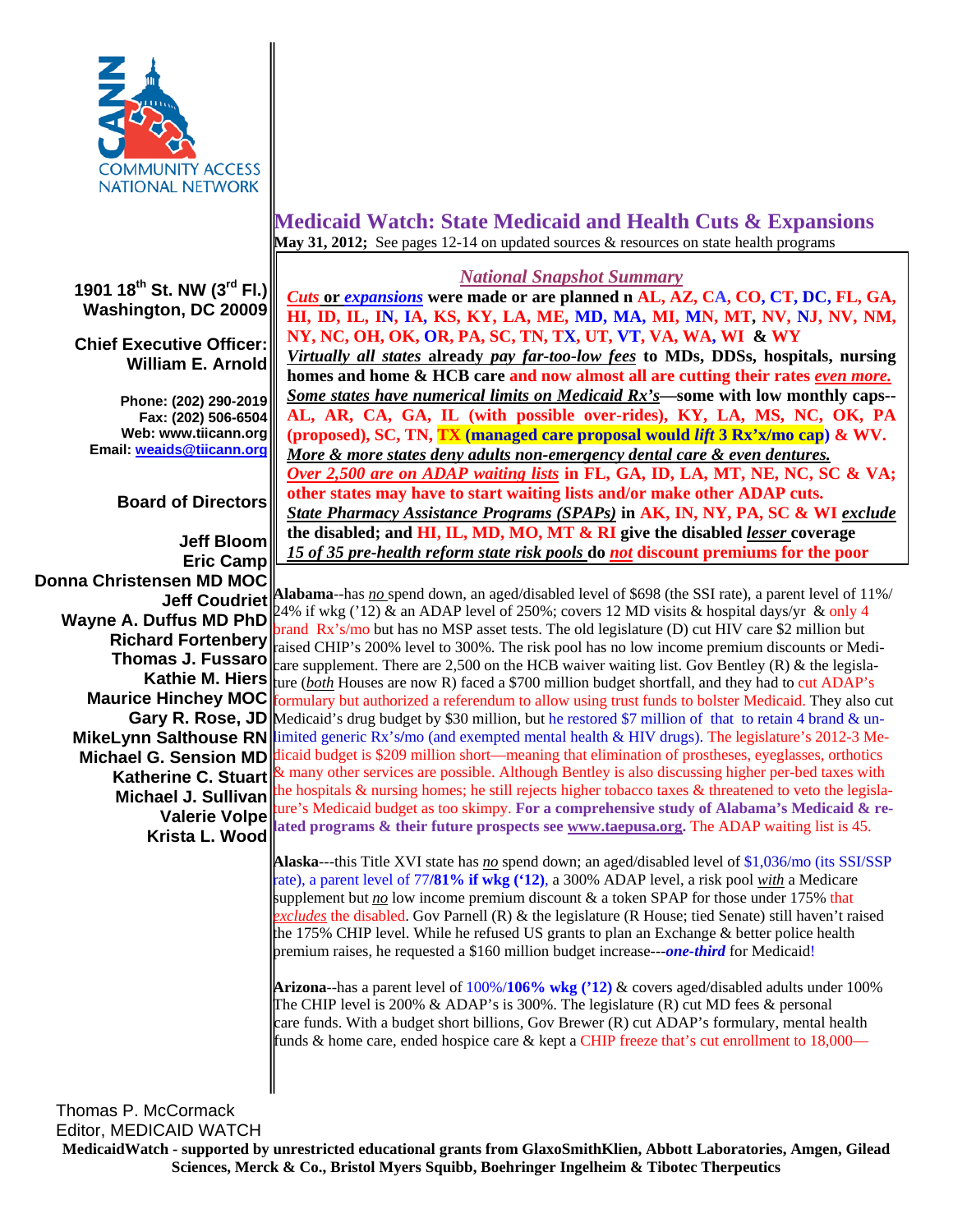with a waiting list of 100,000 (but CMS agreed to let hospitals & the state contribute enough to enroll at least 21,000 more). She started new & raised existing co-pays (but the 9<sup>th</sup> Circt upheld a US Dist Ct. order barring some co-pays ranging up to \$30), ended the spend down and dropped coverage of physicals, podiatry, most dentistry, dentures, transplants (she later partly relented), medical equipment, insulin pumps, hearing aids, cochlear implants & some prostheses. HHS couldn't stop the scheduled expiration of a waiver covering 280,000 childless, non-disabled adults & she plans to close enrollment & let the current childless, non-disabled adult caseload lapse by attrition. CMS disapproved her proposal to charge the obese & smokers \$50**/**mo fees and cut the parent level to 75%

**Arkansas—**has an aged/disabled level of \$698 (the SSI rate), a parent level of 13%/17% wkg ('12), a monthly numerical Rx limit & an insurance subsidy for workers below 200% in small firms. Gov. Beebe & the legislature (both D) covered adult dentistry & passed an unfunded bill to raise CHIP's level from 200 to 250%. The risk pool bars Medicare patients. Beebe may cut the number of covered MD visits & Rx's; and did cut ADAP's formulary & its income level from 500 to 200%. The 2012 Medicaid budget can maintain eligibility, services & provider fees (but 2013's budget may be short \$400 million). With CMS consent, he'll begin a gradual, diagnosis-by-diagnosis change of hospital & MD payments from fee-for-service to a mixed ACO**/**DRG-type model. **For a comprehensive study of the state's Medicaid and related programs and their future prospects see www.taepusa.org** 

**California**-- covers the aged/disabled under 100% (with a \$230, not just a \$20, disregard) & parents below 200% ('12). ADAP's level is 400% & CHIP's is 250%. With a gigantic deficit, the legislature (D) raised premiums; capped child den-tal care at \$1,500-\$1,800 yr; cut podiatry & psychiatric benefits; denied non-emergency care to *legal* aliens; cut provider fees; and denied ADAP to county jail inmates. Gov Brown (D) signed bills cutting "non-life-saving" Rx's to 6**/** mo, MD visits to 7**/** yr & MD fees 10%; and some personal aide allowances for the disabled. A \$300 million LA Co Health Dpt deficit may cut patients served **1/4** to **1/2**. Courts barred ending adult podiatry, chiropractic & dentistry without CMS consent. He cut CHIP & funds for home, mental health & DD care; will force the aged & disabled into managed care; added \$77 million to ADAP (but imposed cost-sharing on patients totaling up to \$400/mo for those with very highest income); **is adding childless, non-disabled legal residents under county-set levels of up to 200% to US**matched Medicaid (see www.kff.org/medicaid/8197.cfm & e-mail adonnelly @projectinform.org for details); but a suit to bar 10% provider fee cuts was remanded by the US Sup Ct back to the 9<sup>th</sup> Circ; and a court settlement saved much of adult day care from cuts.

**Colorado**---has *no* spend down. The level for those over *60* is \$724 (their SSI+ SSP rate), but it's only \$698/ mo (the SSI-only rate) for younger disabled. ADAP 's level is 400%. The risk pool has low income premium discounts for those below \$50,000 & Medicare supplements. The state set up a Medicaid formulary, made health plans cover PTSD, anorexia, substance abuse  $\&$  colorectal screening, and expanded ADAP's formulary and its program to pay insurance premiums for HIV+ clients. The old legislature (D) passed a \$600 million hospital tax for Medicaid, CHIP & the state indigent health program; to boost hospital rates & uncompensated care funds; and to cover 100,000 more persons by raising levels for all adults to 100% (it now covers parents (**to 106% if wkg;** but the coverage promised for childless, non-disabled adults was cut from 100% to *only 10% (and limited to only 10,000 patients)*; applied the mini-COBRA law to small firms; raised CHIP's level from 205 to 250% & widened its psychiatric care; offered Medicaid to the working disabled; covered *legal* aliens; set a 300% level for nursing home & HCB waivers (with liberal HCB, personal aide & patient autonomy features). Advocates say the 300% FOA level is too low to cover enough disabled children, premiums are too high & that the state rations how many can be covered. The state cut funds for DD & disabled clients' employment, transport & personal aide pay, but raised the pregnant woman level from 133 to 185%. Gov. Hickenlooper & the Senate (both D) campaigned for *more* health coverage**, but instead made** *big* **cuts**. Yet the new 1-vote GOP House majority insists on *even more* Medicaid cuts (i.e., restoring a temporarily-suspended seniors' homestead tax exemption that helps fund it & re-imposing asset tests on families with children, which US MOE rules bar), even though *the Governor & Senate already gave in to GOP demands for higher CHIP premiums & co-pays*

**Connecticut**—a 209(b) state with 2-zone aged/disabled levels (\$786.22 & \$894.61, its SSI/SSP rates for those with over \$400/mo shelter costs & including a \$278/mo disregard). Its parent level is  $185\%/191\%$  wkg ('12); ADAP's is 400%; and CHIP's is 300%. Its risk pool *has* low income premium discounts for those under 200% & a Medicare supplement. Ex-Gov Rell (R) ended coverage of legal aliens here under 5 years. There's no MSP asset test & SPAP income levels are \$25,100 for 1& \$33,800 for 2. She limited adult chiropractor, naturopath, psychologist and occu, phys & speech therapy coverage to clinics; but offered hospice care to *all* Medicaid patients. The legislature (D) covered the working disabled. Rell got the legislature to enact a skimpy "Charter Oak" insurance plan for parents under 306% & other adults under 310%. Its premiums rose 72% since 1/10 , with yet another big rise in 9/11; subsidies were also cut, as they were in 2010. It has big co-pays, limited psychiatric care, low caps on Rx's, medical equip & total yearly costs & a \$1 million lifetime cap. CMS provides matching to give Medicaid to childless, non-disabled adults under 56% who'd been on State Gen Med Asst (keeping its \$150/mo earnings disregard). The state extended COBRA to 30 mos, and raised QMB's single income level to \$1779.68/ /mo, SLMB's to \$1,961.28 & QI's to \$2091.67 (giving them *full* Part D Extra Help too, which let the state to exclude them from the SPAP—but which still covers the disabled in the 2 year Medicare waiting period). Gov. Malloy (D) is moving 2,200 from nursing homes into home or HCB care and canceling CHIP & Charter Oak managed care contracts. He cut respite; adult dental & vision benefits; and low income clinic funding by \$3.8 million; proposed closing enrollment of childless, non-disabled adults (their caseload grew from 46,156 to 73, 915 in only 16 months, but fell in the next 3 months); and capping their covered ER visits, SNFcovered days to 90 & home health visits to 60 days.

**Delaware**---has *no* spend down; covers parents under 100%/106% wkg & *all* other adults under 100%/110% wkg ('12); the ADAP level is 500% and those for CHIP & the SPAP are 200%. Gov. Markell & the legislature (both D) operate a state-funded cancer aid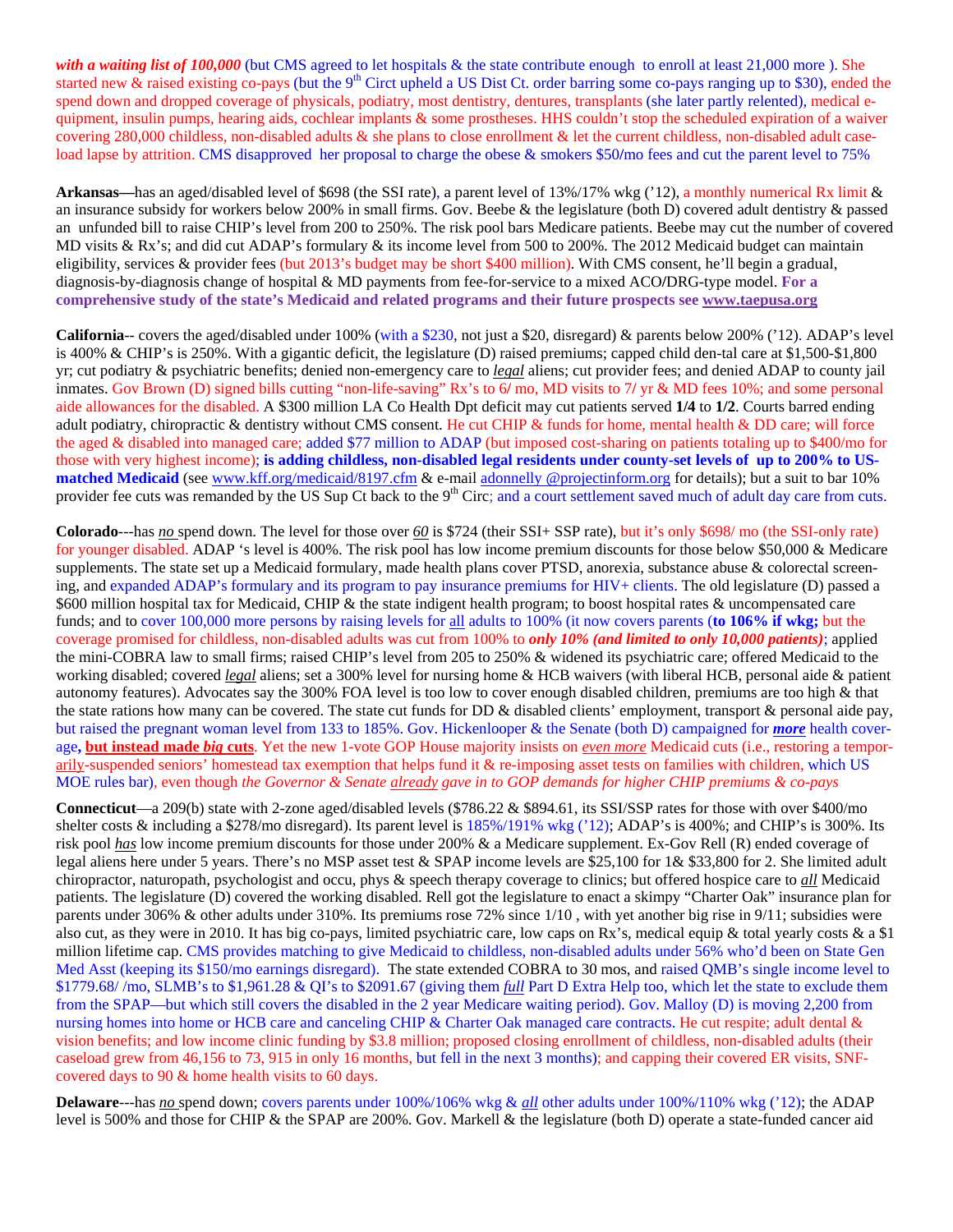program for those under 650% & state-funded medical assistance (more limited than Medicaid) for others under 200%, covered the wkg disabled, but ended adult vision care and may well end speech, physical & occupational therapy

**District of Columbia**---has parent levels of 200%/206% wkg ('12), 100% for aged**/**disabled, 300% for CHIP & 400% for ADAP. Ex-Mayor Fenty & the Council (both D) covered adult dentistry; raised QMB's level to *300%,* (with no asset test**,** giving many DC Medicare patients *full* Pt D Extra Help), but he proposed replacing public mental health clinic care with private contractors, cut DC's recently-raised MD fees for dual eligibles;and cut home care & funds for the disabled's personal aides. Mayor Gray (D) extended Medicaid to the childless, non-disabled below 200%**/ 211% wkg** with US health reform matching (others under 200% qualify for DC's non-federal Alliance program); but called for a 1**/**3 cut in Alliance funds & big, unspecified TANF cuts (which the Council opposes).

**Florida**---The legislature (R) got a waiver to move patients (a court order had let them opt out) into managed care; but at first it did so in only 5 counties. But it's now expanding the managed care waiver statewide (starting in 9/12 & to be completed by late 2014; it includes the aged & disabled, as well as families & children. HHS approved the plan— but only if  $85\%$  (not just 65%, as the state allowed) of premiums go to care & quality upgrades and plans must meet the needs of 98.5% of enrollees & keep cost sharing below regular Medicaid ceilings. (Email JWynn@BrowardHouse.org for a summary of the the state's managed care proposal.) The legislature & Gov Scott (both R) planned to cut MD fees and slash Medicaid costs \$1.8 billion. The state cut the aged & disabled level from 88% to SSI's \$698 mo rate, except for those in HCB care or in Medicare's 2 year disabled waiting period. The parent level is 20%**/** 58% wkg ('12) & CHIP's is 300%. The state covers dentures (but little *other* adult dentistry), hearing aids & some autism care. Blue Cross & the Dade Co. Health Dept sponsor cheap & lean "Miami-Dade Blue" policies with no brand Rx benefit. Ex-Gov Crist (I) dropped hospice care and cut dialysis, mental health  $\&$  substance abuse funds  $\&$  MD fees. There are 19,000 are on HCB  $\&$  home care waiting lists & advocates sued to force more home & HCB spending. Yet a GOP-run legislative panel *refused* a \$37 million *extra*  US grant to fund more HCB slots. Crist made insurers sell Medigap policies nearly as fairly to the disabled as to the aged. Miami's Jackson Mem Hosp has rising deficits, closed 2 O**/**P clinics & 2 transplant units & ended dialysis for 175 indigents (many are illegals) ADAP cut its formulary, although its long waiting list fell to 597. The HIV health insurance premium payment program is again open to new clients. Neither it nor ADAP have asset tests & their income levels are 400%. Scott chose a panel to plan to change, cut or end taxes by the 20 hospital districts that help pay the state Medicaid matching share and uncompensated care; and also seeks \$66 million in hospital rate cuts. He and the legislature passed a law to shift the bulk of \$325 million of as-yet-unpaid Medicaid costs to the counties---which they bitterly oppose. A US District Ct ordered the state Medicaid program to cover autism care, but the state may appeal

**Georgia**---Its aged/disabled level is \$698/mo (the SSI rate), its parent level is 27%**/**49% if wkg ('12)**,** ADAP's is 300% & CHIP's is 235%. It has a monthly Rx numerical cap. It dropped CHIP dental surgery  $\&$  raised its premiums; ended routine adult dental  $\&$  artificial limb benefits & nursing home spend downs; and narrowed Katie Beckett waiver admission rules. Atlanta's Grady Hosp, with a \$6 million deficit from indigent care costs, closed its dialysis center (but arranged alternate care for all but 22 of its many illegal patients) & 3 of its 9 O**/**P clinics and cut its free care level to 125 from 250%. Ex-Gov. Perdue wouldn't raise provider fees & cut ADAP \$1.2 million. MD & DDS fees were cut; he sought more insurance taxes & fines for health costs, closed a mental hosp bldg, cut pregnancy & infant care funds; imposed ADAP medical criteria (its waiting list is now 498, but expected new US funds may move 300 onto ADAP); and proposed privatizing some mental health care. With a \$680 million Medicaid FY 12-13 shortfall, Gov Deal (R) proposed even more cuts (i.e., ending adult podiatry, vision & even emergency dentistry), but the House voted to retain those 3. He also proposes to raise adult O**/**P care co- pays to 15%, their I**/**P hospital co-pays by *400%* & charge children cost-sharing for the 1st time

**Hawaii**—this 209(b) state gives limited Medicaid waiver care to *all* adults below 133% (even if childless & non-disabled) but only parents & children and the aged & disabled under 100% get *full* Medicaid ('12). Its ADAP level is 400%. It covers the wkg disabled. The legislature (D) raised CHIP's level to 300% & ended its premiums. The state began moving 37,000 aged & disabled into managed care, ended non-emergency adult dentistry and planned cuts for non-pregnant & non-disabled adults. Gov Abercrombie's (D) establishing a voluntary-for-providers Medicaid "medical home model"--- must reluctantly cut Medicaid \$25 million in FY '12 & \$50 million in FY '13; and **l**imit non-disabled, non-aged adults to 20 MD visits a year, 10 hospital days a year & 3 outpatient surgeries a year

**Idaho**--is a Title XVI state, with *no* spend down, an aged/disabled level of \$780 (the SSI/SSP rate), a parent level of 21%/ 39% if wkg ('12) & a 200% ADAP level. The legislature (R) raised the CHIP level from 150 to 185%; funds a pilot plan for small firm workers under 185%, covered the wkg disabled & sorted clients into 3 groups: Parents & children; disabled & chronic cases; and the aged. Each may get differing benefits or co-pays but more preventive care*.* Gov Otter (R) charges 4% of income premiums to Katie Becket cases and may charge *all* disabled children *extra* premiums; he did cut hospital, MD, rehab facility & DD agency fees (which a court voided temporarily) and occu & speech therapy and autism care funds; and has an ADAP waiting list of 14. Otter and the legislature plan Medicaid cuts of \$34 million**:** more & higher co-pays; lower Rx fees; audiology, vision, podiatry & mental health cuts; limiting adult dental care; moving more patients into managed care; and imposing a \$7.5 million hospital & nursing home "assessment" .

**Illinois**--this 209(b) state's aged/disabled level is 100% (with a \$25, not just a \$20, disregard).Its main SPAP *excludes* the disabled not yet on Medicare, who get only a skimpy formulary from a 2<sup>nd</sup> SPAP. Both SPAPs' income levels were cut from 235% to 200%--and their co-pays were raised. The legislature (D) raised the parent level to 185% (191% wkg) & accepted a court order to raise pediatric fees. But *other* fees are too low & paid *very* late, **with a \$9 billion unpaid claims backlog expected by next year.** Gov. Quinn (D)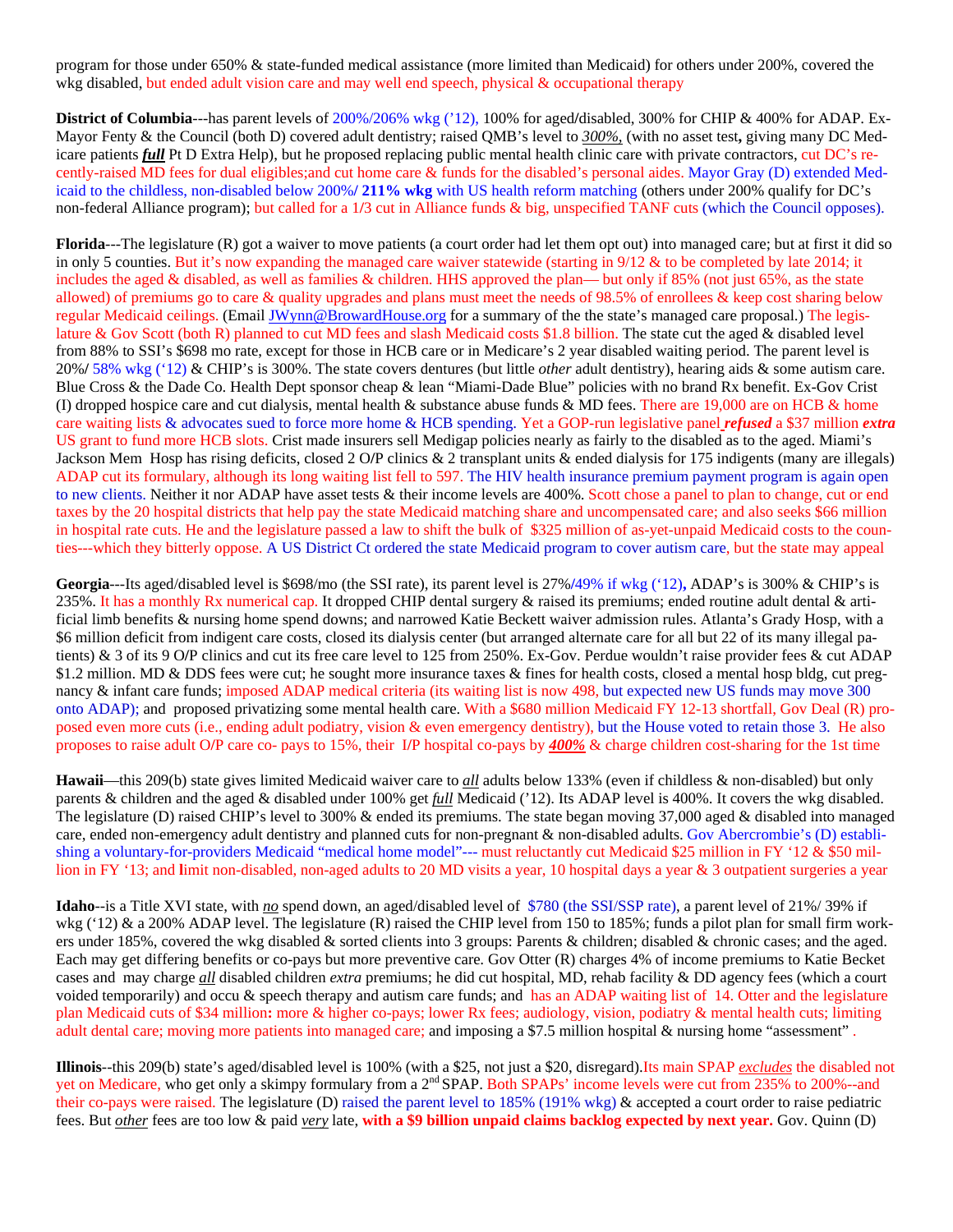may borrow several hundred million dollars**;** but, even with US matching, it could fund only a small start in paying the claims down. The state earlier raised CHIP's level from 200 to 300%. The often-closed state risk pool *has* a Medicare supplement but *no* low income premium discount (yet the new, separate US health reform-funded risk pool premiums are affordable for many under 40). The state raised the wkg disabled level to 350% & required that Medigap policies be sold as fairly to the disabled as to the aged. The U of Chicago Med Ctr closed women's & dental clinics & the U of IL at Chicago closed a clinic too. The state gave \$640 million to safety net hospitals, made hospitals give the uninsured discounts & "assessed" them to attract \$450 million more in US matching. Quinn & the legislature raised the 3% state income tax by 2.25%, boosted other taxes and favor a \$1-a-pack cigarette tax increase. They required better applicant income verification; tightened a generics preference rule; require pre-authorization for 17 costly psychiatric drugs, are forcing **1/2** of clients (mostly non-disabled parents & children) into managed care and 40,000 aged & disabled in Chicago suburbs into it too; and cut Medicaid Rx fees \$42 million. Quinn closed CHIP to children over 300%; hopes to save \$400 million more with case management for the aged & disabled (38,000 are already on HCB waiting lists); gave \$30 million more to low income clinics; and ADAP enough money to cover 4,500 more clients (but with a hard-to-monitor \$2,000 **/**mo per patient cap). A later \$1.5 million cut in HIV funds forced the ADAP level for new patients down from 500 to 300% (grandfathering-in current clients)., Quinn got the legislature to enact a \$1-a-pack cigarette tax boost, cut Medicaid \$2.7 billion more and close 2 DD centers & 2 mental hospitals, abolish the 2 SPAPs (with 180,000 patients), lower the parent level from 185% to 133% (dropping 26,000 recipients), cap adult Rx's at 5**/**mo (with yet-to-be-worked-out exceptions for HIV) limit chiropractor care, end non-emergency adult dental coverage, podiatry for non-diabetics & elective C-sections, cut non-MD provider fees at least \$645 million (sparing rural & urban safety net hospitals), and cull more ineligibles from the rolls. Yet the state is seeking an eligibility expansion waiver to get Medicaid matching (*only* in Cook Co) for childless, non-disabled adults (below 100% or 133%), as now allowed by the ACA. The legislature may even cut \$1.4 billion *more.* **For a comprehensive study of Illinois' Medicaid & related programs & their future prospects see www.taepusa.org**

**Indiana**--this 209(b) state's SPAP (for which a state law passed in 6/11 now seeks US matching to help fund it as a waiver) covers those under 150% but *excludes the disabled.* The state also has a much-stricter-than-SSI "209(b)" Med-icaid disability rule (one must be *fatally* or *incurably* ill). The aged/disabled level is \$698, (the SSI rate) & the regular Medicaid parent level is 19%/25% wkg ('12)*.*  Gov. Daniels & the legislature (both R) raised CHIP premiums. The pre-health reform state risk pool *has* a Medicare supplement & a low income premium discount. The ACLU sued to void a once-each-6-yrs denture replacement & re-lining limit (and the legislature is considering a once-every-5-years eyeglasses replacing limit). ADAP (with a 300% level) may soon need a waiting list & 21,000 DD clients are *already* on a HCB waiver waiting list, but Daniels did raise the CHIP level from 200 to 300%. A waiver he secured from CMS subsidizes coverage for parents below 200% & *even* has 14,000 slots for the childless, non-disabled under 65 (with 52,000 more o*f them already* on a waiting list when he closed enrollment). He opposed the US health reform bill, yet seeks to extend the waiver & then use newly-available US health reform matching to cover all childless non-Medicare adults under 133% by--or even before --2014 (but only if its HSA requirement & more cost-sharing is allowed—which CMS questions, although talks continue). Waiver coverage is via HMOs and has no dental, vision or maternity care. Patients *must* put 2%-5% of income into HSAs, pay near-unaffordable premiums and meet \$1100/yr in cost-sharing. It has yearly \$300,000/& \$1 mil-lion lifetime coverage caps. Daniels plans to cut hospital, nursing home & other provider fees 5%. The State Supreme Ct rejected a suit to make the state consider more possible impairments in Medicaid disability eligibility determinations. Budget cuts will end or limit adult dental, vision, chiropractic & podiatry coverage; Daniels tightened the mental health Rx formulary & the state got a US judge to dismiss a suit to block Rx fee cuts.

**Iowa**--A waiver covers both O/P & emergency I/P care for non-Medicare adults (even if childless & non-disabled) under 200%/250% wkg ('12) at any Iowa public or low income clinic or hospital (but Rx's "to go" & elective I/P hospitalizations are offered only at 2 safety net Des Moines & Iowa City hospitals). The aged/disabled level is \$698/mo (the SSI rate), the parent level is 28%/83% if wkg ('12) & ADAP's is 300%. The risk pool *has* a Medicare supplement but *no* low income premium discount. Medicaid faces a \$600 million deficit. Ex-Gov. Culver & the old legislature (both D) covered disabled children under 300% via the FOA, raised CHIP's level from 200 to 300% & let children with no dental coverage buy into CHIP dental benefits. The hospitals proposed taxing themselves \$40 million to attract added US matching funds to raise their rates & meet other costs. Gov Branstad & the new House (both R) plan to cut Medicaid (e.g., ending chiropractic care, raising co-pays & requiring pre-authorization for more services); the state Senate (still D) even *agreed* to his budget (but it passed a bill to make the US-funded and**/**or the state's risk pool more accessible to HIV patients).

**Kansas**---this Title XVI state has an aged/disabled level of \$698/mo (SSI's rate), a parent level of 26%/32% wkg ('12), and a 300% ADAP level. Its GOP legislature covered the wkg disabled, offered mini-COBRA rights, and raised CHIP's level to 250%. There are 5,700 on waiting lists for services for phys disabled & DD clients, yet it cut home care funding for the aged & disabled; put 6,000 *more* on waiting lists for HCB & home care; cut MD fees & disabled clients' caregivers' pay, ended welfare for 1,500 indigents awaiting SSA disability awards; denied dentistry to poor women; raised CHIP premiums to \$20/mo; and froze admissions to state mental hospitals. Gov. Brownback (R) wants even more health cuts: He ordered Aging Dept. employee costs slashed 25%, cut mental health funds \$25 million, slashed the community mental health center budget, proposed ending mental health services for 850 families with troubled children & told his Lt. Gov. to plan *Medicaid cuts of \$200 to \$400 million yearly* (by measures such as forcing the aged & disabled into managed care), although public objections forced him to delay forced enrollment of DD clients for at least a year.

**Kentucky**--- has an aged/disabled level of \$698/mo (the SSI rate), a parent level of 34%/59% wkg ('12) and 200% CHIP & ADAP levels. The legislature (R Sen.;D House) dropped tough, unworkable, nursing home & HCB medical admission rules; capped Rx's at

.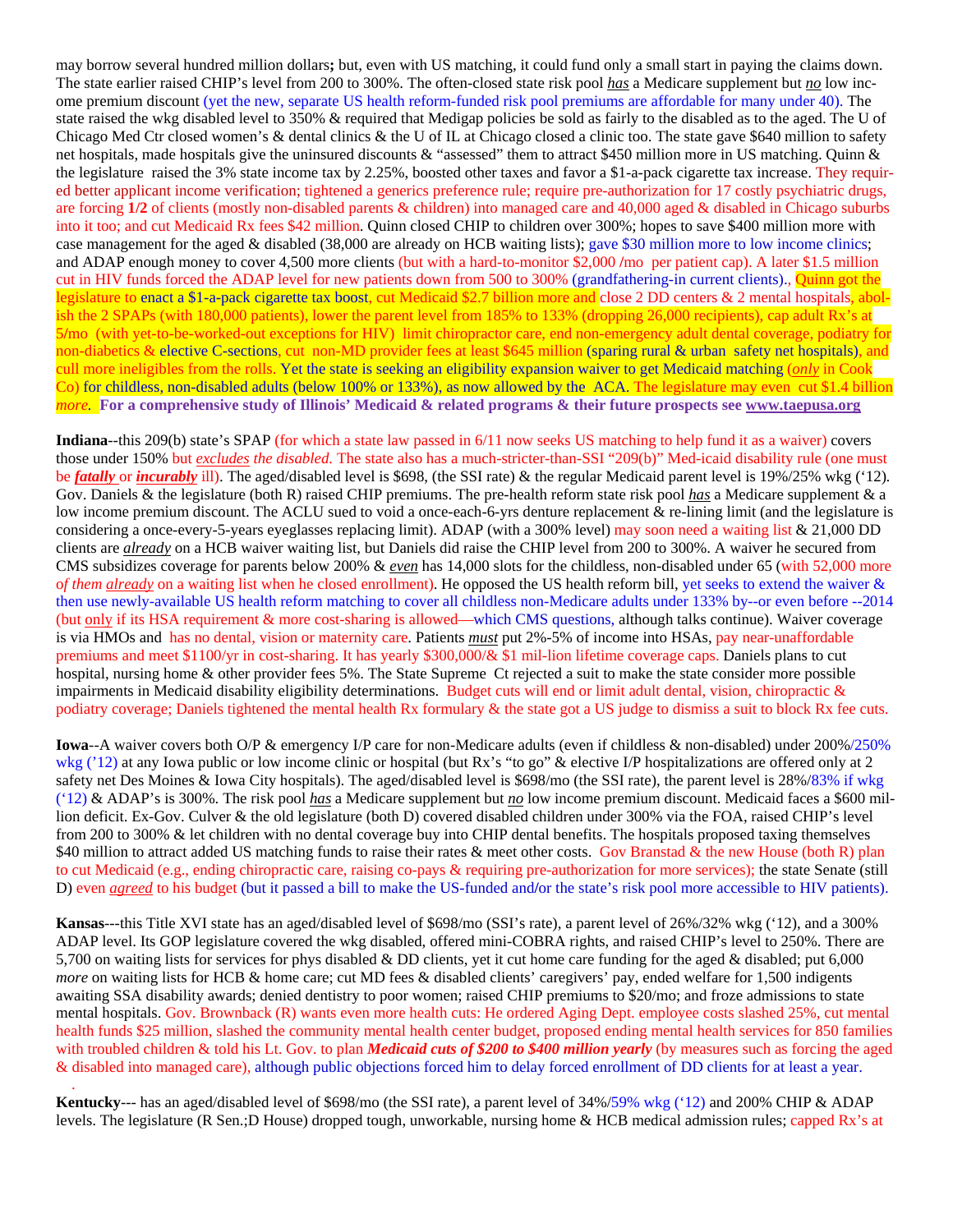4/mo, cut home teaching funds for blind children; limited occu, phys & speech therapy, x-rays & MRIs; and raised co-pays. Gov Beshear (D) faces a Medicaid**/**CHIP deficit of up to \$500 million, yet still enrolled 22,000 more children in CHIP & dropped its \$20/mo premium. ADAP has co-pays & its formulary was cut. After *both* Houses of the legislature spurned his budget for a GOP plan, he line-item vetoed their bill. Now he is implementing his own Medicaid budget plan to save \$375 million in state funds by moving 560,000 of 820,000 non-L'ville area clients into 3 HMOs by 10/11 (170,000 in the L'ville area are *already* in an HMO).

**Louisiana**---has an aged/disabled level of \$698/mo (the SSI rate), a parent level of 11%/25% wkg ('12) & a 300% ADAP level. The legislature (newly R-House; nominally D-Sen) voted to raise the CHIP 250% level to 300% but can't afford to. Gov Jindal (R) covered the wkg disabled & got CMS to agree to a state refund of only \$266 million of past overpayments He found \$30 million /yr for clinic funding when US funds weren't renewed & CMS even let him spend \$97.3 million in US Medicaid hosp funds on O/P clinics. He wants to save \$268 million cutting covered Rx's from 8 to 5 mo **(**unless more are "medically justified"); MD & hospital rates and privatizing community services & HCB waiver care. He plans to put almost all patients into 5 CCOs. US matching fell \$700 million & 2012's deficit rose to \$1.5 billion (but a clause Sen Landrieu put in the ACA, plus little-noticed [at first] clauses in later legislation—critics called the ACA clause a "2nd La. Purchase"—**provide the state an extra** *\$1.7 billion* **from FY '11 to FY '14**  above its normal matching rate). FEMA will pay \$478 million to rebuild the N. O. Charity Hosp & the state will add \$300 million but must find \$70-\$100 million/yr more to run it. Jindal wants a \$62 million cut for LSU's Hospitals although he already lacks enough funds to run 4 to 6 LSU & Charity Hospitals. ADAP's \$11.7 million deficit, even after it got \$2 million extra, caused a waiting list of 294. **For a comprehensive study of Louisiana's Medicaid & related programs & future prospects see www.taepusa.org** 

**Maine—until now, had these income levels: subsidized insurance, 300%; the aged & disabled, 100% (with a \$75, not just a \$20,** disregard for both Medicaid & the MSPs); childless, non-disabled adults, 100% (via a Medicaid waiver now closed to new applicants); parents, 200%/206% wkg ('12); ADAP, 500%; CHIP, 200%; the SPAP, \$1,604**/** mo for 1 & \$2,159**/** mo for 2; and 250% for O**/**Ponly waiver care for HIV+ (even **"**pre-disabled**"**) patients. There's *no* risk pool. Adults get dentures but little other dentistry. QMB's income level is 150%, SLMB's, 170% & QI's, 185%. The state raised cost-sharing for those over 150%, and cut podiatry care & provider fees. To save \$220 million, Gov. LePage & the legislature (both R) seek HHS approval for the waiver to drop 16,000-–even with 14,000 more on its waiting list—of the childless, non-disabled adults (or at least cut services they get; but see "Preserving MaineCare Coverage of Low Income [Non- Disabled, Childless] Adults..*"* at *www.mejp.org ), even before* its scheduled expiration (he says it's a voluntary state add-on that the state can end unilaterally since as such it's not subject to US' MOE laws**;** advocates disagree), and even to *drop 12,000 parents by cutting their 200% income level to 133% & ending coverage of 19- & 20-yr-olds--* **direct** *MOE violations that advocates even more strongly oppose. He also plans major reductions in cancer screenings, and covered hospital days and O/P cancer treatment; and dropped otherwise-eligible legal aliens who've been here less than 5 years (a lawsuit is challenging that cut). And the state just discovered that a computer glitch let 19,000 clients who'd become ineligible keep getting & using Medicaid cards.* 

**Maryland**---has an aged/disabled level of only \$698/mo (the SSI rate), a 300% CHIP level & a 500% ADAP level. An appeals court upheld an AARP/Legal Aid suit to widen the state's too-strict nursing home, HCB waiver  $\&$  at-home care medical qualification  $\&$ appeal rules. A waiver merged the main SPAP & a low income O**/**P clinic program into one O**/**P-only primary clinic care & Rx program for non-Medicare adults (even if childless & *non*-disabled) under 116%/ 128% if wkg) in 2011**.** A state-sponsored, Blue Cross-run **2nd** SPAP (with a 300% level) covers some Medicare Pt D donut hole & premium costs, but seems to exclude the disabled. The risk pool has low income premium discounts for those under 200% but *no* Medicare supplement. Gov O'Malley & the legislature (both D) covered the wkg disabled, raised the parent level to 116% for *full* Medicaid in 2011 & subsidized insurance for some low paid small firm workers. He cut \$82 million in nursing home, home health aide, private RN & HMO fees and slashed hospital rates to 80% of private plans'. He also plans a 2nd expansion of *full* Medicaid to childless, non-disabled adults under 116% with US health reform matching He also cut other providers', HCB programs' & the disabled's personal aide fees. He & the nursing homes hope to more than make up their fee cuts with later rate *raises* funded by a 2% tax they'll pay to use to attract more US matching. With a \$1.2 billion 2012 deficit, he's considering a \$150-\$264 million hospital "assessment" to attract more matching to use to raise their rates & for other Medicaid costs. He's raising child dental fees, carving child dentistry out of HMO contracts & made hospitals give free care to those under 150%. He even got the legislature to enact big tax increases—-mostly on the wealthy—for Medicaid  $\&$  other priorities.

**Massachusetts**---In 2006, ex-Gov. Romney (R) & the legislature (D) required all adults to have insurance, subsidized it for those under 300% & boosted the CHIP level from 200 to 300% (and a state program started about 1990 also offers CHIP-like coverage to children under 400%). In 1997 the the parent, child and childless aged & disabled Medicaid levels rose to 133%. The ADAP level is 500% & the SPAP's is 188% (but up to *500%* for Pt D patients). Gov. Patrick (D), with a \$2.5 billion 2012 deficit, raised subsidized insurance & Medicaid MD visit & Rx co-pays from \$2 to \$3; raised SPAP cost-sharing; froze MD & hospital fees; and cut public health program funds. The legislature got him to delay cuts in adult day health programs until at least 12/11; grandfathered-in undocumented aliens getting insurance subsidies & Medicaid since before 8/09 to limited benefits; and reduced adults' Medicaid  $\&$ subsidized insurance dental care to emergency & preventive services and cut covered hospital days to 20/yr. To better control costs, he wants to shift to Accountable Care Organizations (ACOs) to pay for wellness & treatment results rather than fee-for-service rates that now drive costs too high. A legislative reform panel was to have developed its own payment reform bill by late 2011. CMS approved a waiver add-on to give the Cambridge Health Alliance \$216 million & \$270 million to other hospitals and a waiver to give the state an added \$26.7 million (a \$5 million increase over the last such waiver award) to keep funding its health reform plan.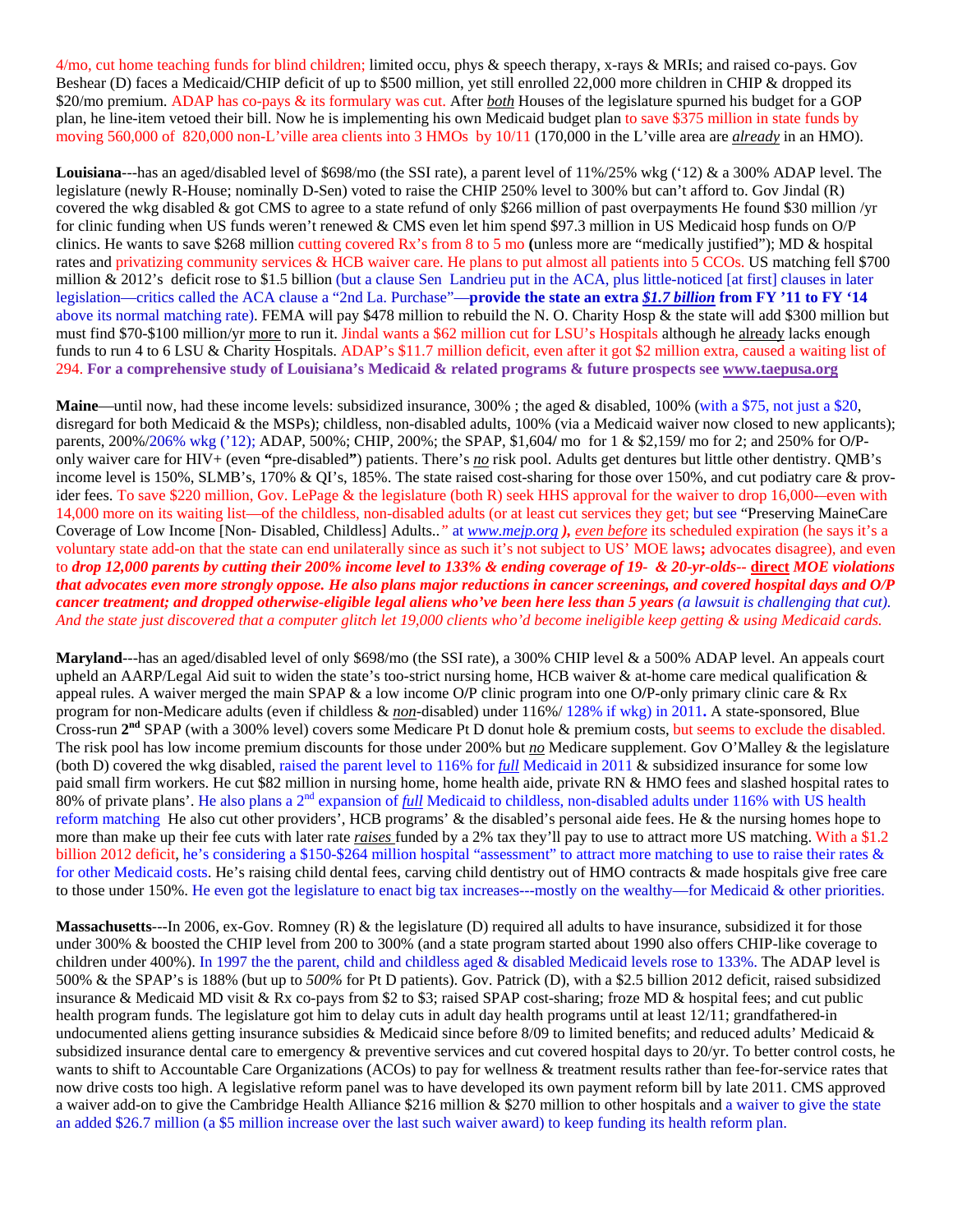The state's highest court ordered it to again give Medicaid to legal aliens here under 5 years, even without US matching.

**Michigan**---has a 100% aged/disabled level a parent level of 37%/63% wkg ('12), a 200% CHIP level & a 450% ADAP level. It ended adult hearing aid & chiropractic coverage but has a now-closed O/P care-only waiver for childless, non-dis-abled adults under 35%/45% wkg. The legislature raised co-pays but boosted child wellness, dental & adult preventive fees. The Lansing, Muskegon, Detroit & Flint-area counties offer free or cheap coverage to those under 200% (but Flint's Genesse Co. may close enrollment). With a \$480 million 2012 deficit, the (then D, now R) House & Senate (still R) brief-ly ended adult vision care. They later restored adult dental, vision & podiatry (but not hearing aid or chiropractic) care and made no MD, hospital & most mental health cuts. Gov. Snyder (R) pledged to make no cuts; but then cut teaching hospit-als \$67 million, Medicaid agency costs \$21 million, began moving dual eligibles into HMOs and, say advocates, cut home chore aid so much as to undermine de-institutionalization efforts (costing more in resulting, bigger nursing home bills) & dropped 11,000 families from TANF in 10/11 (claiming that they'll seamlessly still stay on food stamps & Medicaid). The US- funded, state-run risk pool cut its premiums (\$103 to \$415/mo by age band), but to do so raised deductibles to \$3,000 & co-pays to \$10, \$20, \$50 & \$100. The state is considering replacing an HMO tax—which CMS now says is improper--with a low tax on *all* claims paid by HMOs *and* insurers to prevent a loss of \$400 million in state Medicaid funds

**Minnesota**---this 209(b) state has an aged/disabled level of 100%, a regular **Medicaid parent level of 275% wkg or not ('12)**, a CHIP level of 275%, an ADAP level of 300% & a risk pool *with* low income premium discounts for those under 200% & a Medicare supplement. With a \$5 billion 2012 deficit, the state raised Medicaid, CHIP & MinnesotaCare (state-subsidized insurance for childless, non-disabled adults below 250%) premiums & co-pays and denied Medicaid & CHIP to *legal* aliens. Ex- Gov. Pawlenty (R) capped enrollment in HCB care, tightened its medical qualifications & cut paid hours for home aides; cut nursing home & HCB waiver fees; raised some premiums; and ended coverage of speech & oc-cupational therapy, audiology & adult dentistry. Gov Dayton (D) expanded US-matched Medicaid to cover previously state-funded General Medical Assistance (GMA) patients under 75% He & the new legislature (R) compromised: He dropped his proposed "millionaire", hospital & nursing home taxes and accepted repeal of certain provider taxes that had been funding MinnesotaCare. They funded the 100,000+ GMA & Minnesota Care clients added to Medicaid, dropped their plan to substitute \$240 monthly vouchers for them to buy private insurance *instead of* getting Medicaid, but they got \$400 million in provider fee & other cuts . And the Medicaid agency said it will cover *only* ER visits & I/P hospital care for non-citizens; and deny them previously-covered dialysis, chemotherapy, O/P Rx's, dentistry & mental health services.

**Mississippi---has** *no* spend down. Ex-Gov. Barbour (R) cut the aged/disabled level from \$1,000+ to \$724/mo (with a \$50, not just a \$20, disregard), with *no* asset tests (including for MSPs). The parent level is 24%/44% wkg ('12), CHIP's is 200% & ADAP's is 400%. Only *2* brand Rx's/mo & 3 generics**/**mo are covered (but HIV patients get *5* brand Rx's). Bar-bour cut phys, speech & occu therapy benefits. An in-person re-application rule limits enrollment; he & the Senate (R) won't drop it, except maybe for LTC, but the House (also now R) might. After securing new cigarette & hosp taxes, he proposed DDS, nursing home & hospital (but not MD) fee cuts, as well as patient premiums & bigger co-pays; a 7% men-tal health cut, lower mental health center subsidies and closing 4 mental hospitals & 15 mental crisis centers. Some disab-led children's parents complain that the state tightened Katie Becket waiver medical qualification rules. Gov. Bryant (R) plans to award contracts to favored ---but, according to some advocates, sub-par---managed care firms. **For a comprehensive study of MS's Medicaid & related programs & future prospects see www.taepusa.org** 

**Missouri**---is a 209(b) state. Its risk pool has *no* Medicare supplement but *has* a low income premium discount. The GOP legislature cut the aged/disabled level from 100 to 85%; ended medical aid for those awaiting SSA disability awards; cut the 100% parent level to 19%/ 38% wkg ('12); ended adult dental benefits; raised CHIP premiums; denied CHIP to those whose job plans cost under 5% of income; raised & more strictly enforced co-pays; but kept the ADAP & CHIP levels at 300% & raised the SPAP level (it covers only those *already* on Medicare) to 150%. Blue Cross & a foundation subsidize insurance for KC-area families under \$30,000 The state pays "premium support" for clients' job plan premiums but denies them full secondary Medicaid; restored hospice & wkg disabled coverage (which covers only those with *very* low SSDI checks); gives birth control & screenings to women under 185%; restored adult vision (except for the aged in nursing homes), hearing aid & podiatry benefits; and let the aged & disabled opt out of HMOs .A court made the state widen notice & hearing rights before closing CHIP cases The state let community health centers & rural clinics presumptively enroll children in Medicaid & CHIP (before, only 4 hospitals could). Growing costs made Gov Nixon (D) drop plans to restore the 100% aged**/**disabled level & boost outreach. He sought hospital rate cuts of \$139 million & \$32 million in MD & DDS fees and mental health & public clinic funding. The state only covers dental care for the blind, the pregnant & children. The ADAP director restored full formulary coverage in 11/10. The state made private plans cover some autism care. CMS said the state wrongly limits home health care to the homebound; and state & CMS staff discovered that the spend down for the aged & dis-abled is calculated too liberally by giving clients "credit" for bills paid by Medicare or insurance or which providers had written off as uncollectible.. The GOP House Appropriations Committee Chairman cut \$28 million from Medicaid services to the blind, but won't say why or how.

**Montana**---has an aged/disabled level of \$698/mo (the SSI rate), a parent level of 32%/56% if wkg ('11), an ADAP level of 330% & a risk pool *with* low income premium discounts for those under 150% & a Medicare supplement. The state raised cost-sharing and cut LTC & hospice benefits and access—and also limited aged & disabled MD visits to 10/yr. But Gov Schweitzer (D) & the legislature (R) reduced a CHIP waiting list & ended ADAP's waiting list; raised the family asset level; set up a SPAP for aged (but not disabled) Medicare patients under 200%; widened CHIP dental & preventive care; made made private plans cover vaccinations & well-child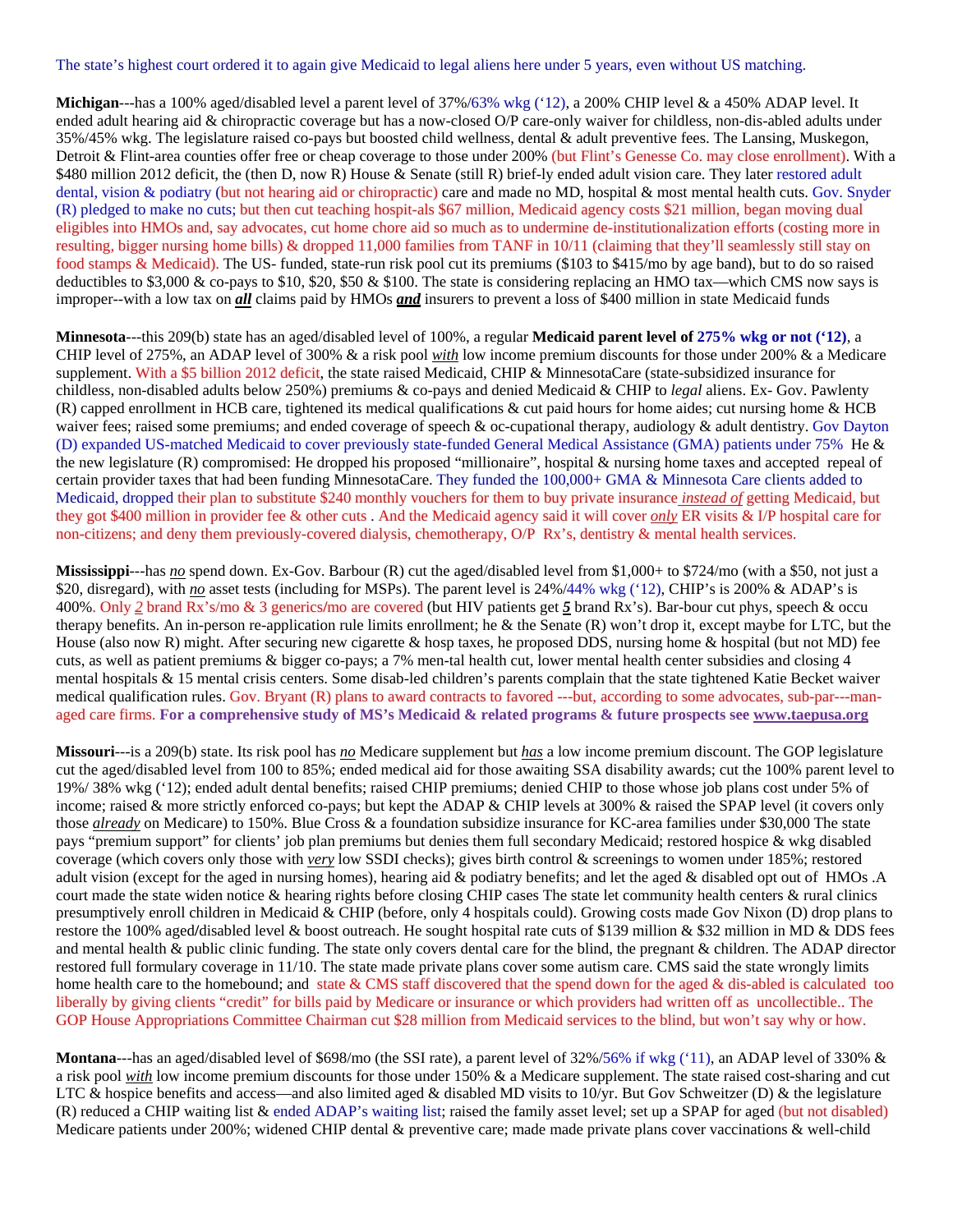care to age 7; and raised CHIP's level to 250%, but enrollment is slow. Schweitzer agreed to the legislature's 6% provider fee cut (it also voted to "study privatizing Medicaid administration"), but proposed that the MT Exchange be run under PPACA "Co-Op" rules.

**Nebraska**---is a Title XVI state with a one house, " non-partisan", but conservative legislature. Its aged/disabled level is 100%, its parent level is 48%/57% if wkg ('12) & ADAP's is 200%. It ended Medicaid for many parents who *chose* to get off welfare to work, yet the state Supreme Ct forbade denying Medicaid to those who *fail* to meet work mandates. The risk pool *has* a Medicare supplement but *no* low income premium discount. Gov. Heineman (R) raised CHIP's 185% level to 200%. With a \$340 million 2012 deficit, the latest budget cuts *non*-primary care Medicaid & CHIP payments 5% (\$68 million), raised co-pays & may limit dental care to \$1,000/yr, hearing aids to 1 ea 4 yrs, eyeglasses to 1 ea 2 yrs & adults to 12 chiropractic visits & 60 occu, speech & phys therapy sessions/yr. ADAP's formulary was cut & its waiting list has risen to 230. But the legislature reversed (31 to 15) its earlier exclusion of pregnant legal & illegal aliens from Medicaid after 1,500 untreated cases resulted in needless, costly premature birth or still-born American citizen infants (although Heineman vetoed it, his veto was over-ridden). The state did widen school health services. Heineman proposed denying Medicaid to those who don't meet community service work requirements he'll establish. The legislature also overrode his veto of the nursing homes' plan to tax themselves enough to attract more US matching with which to then raise their rates, but he plans a \$28 million cuts in homecare, private duty nursing, & the number of covered mental health therapy visits.

**Nevada**—a Title XVI state with *no* spend down; its disabled level is only \$698/mo (the SSI-only rate), but the aged-only level is \$734.41 (they get an SSP too); its parent level is 25%/**49% wkg ('12)**; its CHIP level is 200%; its ADAP level is 400%. It subsidizes insurance for parents under 200% working in participating small firms & covers the wkg disabled Its SPAP, with a 225% level, covers the disabled & even offers a *vision* benefit; but the state raised CHIP premiums. The state capped CHIP dental care at \$600/yr; ended Medicaid adult dental & vision care, CHIP orthodontia; tightened SNF, ICF, HCB waiver & home care medical eligibility rules; and cut pregnancy coverage, hosp rates (closing the U of NV at LV Hosp's dialysis & oncology units), HCB waiver fees & attendant pay for the disabled; non-emergency transport, hos-pital neonatal, HCB waiver & pediatric specialist fees. It set up a formulary for antipsychotic, anticonvulsant & diabetic Rx's. Gov Sandoval  $(R)$  proposed a \$200 million cut in the current budget & a \$500 million cut in the 2013 - 14 budget--reducing Rx costs \$104 million (no details yet), cutting O/P mental health care \$60 million & other provider fees by 15% to 43% and charging co-pays for un-needed ER visits.. The legislature's (D) relevant committees & the NV Sup Ct rejected \$88 million in SNF, ICF, nursing home, hosp & MD fee cuts and some proposed more & higher business taxes instead

**New Hampshire**---a 209(b) state; its risk pool has *no* Medicare supplement but *has* low income premium discounts for those under 250%. Its aged/disabled level is \$698 (the SSI rate, with a disregard of just \$13, not \$20/mo). The parent level is 39%/49% wkg ('12); the CHIP & ADAP levels are 300%. It has a much-stricter-than-SSI "209(b)" Medicaid disability rule (inability to work for *over 4 years*) & doesn't cover hospices. Gov. Lynch (D) & the legislature (R) shifted nursing home costs to counties, but ended a DD care waiting list—yet plan more provider fee cuts. The legislature voted to move more patients into HMOs; slashed \$1 million to fund case managers for the aged & disabled in board & care group homes; and tried to reduce the \$230 million in in bed taxes that has yielded sufficient funds to attract enough added US matching to meet hosp shortfalls due to uncompensated care & low Medicaid rates

**New Jersey**‐‐‐has an aged/disabled level of 100%; a 500% ADAP level & SPAP levels of \$31,850 for 1 & \$36,791 for 2. A waiver covers up to 70,000 childless, non-disabled adults with income under \$140/mo. The legislature earlier raised the parent level to 200% & ended CHIP premiums for those below 200% (but cut its upper limit to 350%). The state cut hospital charity & medical teaching funds, raised SPAP co‐pays & cut its formulary. Christie sought to drop coverage of *legal* aliens, township indigent care funding & the expanded overage of parents *(but later relented on the parent cut)*. The legislature opposes his \$3 adult daycare co‐pay proposal & ending state Pt D wraparound & co‐pay aid. He still rejects US birth control, obstetrics and cervical & breast cancer screening funds and vetoed a family planning bill. He plans to meet a \$10+ billion deficit by higher cost-sharing; and seeks a 2nd "comprehensive" waiver to **"**save" \$300 million (Google **"**New Jersey Concept Paper**"** for details; but note that the proposed parent level cut has since been dropped) He plans \$240 million in savings by forcing the rest of the aged & disabled (many are still in fee-for-service coverage) into managed care plans (including even their Rx, home health, adult day health care & personal attendant services) and cuts of \$8 million to women's health (but not ADAP) ---plus \$9 million in mental health & \$5 million in legal aid cuts. After being promised higher rates, nursing homes now face 6 to 8% cuts from a combination of legislative, budget & administrative actions Christie approved. CMS says the state owes it \$145 million for improperly-claimed matching for inadequate, sub-par personal care services

**New Mexico**—has *no* spend down, but has a risk pool *with* a Medicare supplement & low income premium discounts for those under 400%. Its aged/disabled level is only \$698/mo (the SSI rate), its parent level is 29%/67% if wkg ('11), CHIP's is 235% & ADAP's is 400%. A waiver—which is again closed to new individual applicants, but *not* to small employer groups--subsidizes insurance of *any* adult (even if childless or non-disabled) under 200%/250% if wkg. The state won't take disability-based Medicaid-only applications from those whose disability hasn't yet been approved by SSA---no matter how much they need medical care. With a Medicaid shortfall of \$300 million+, the state may end adult dental, vision, hearing aid & hospice coverage; slash phys, occu & speech therapy; cut mental health & substance abuse care & fees; and may cut some Rx benefits & HCB care. Gov. Martinez' (R) health cuts are likely to be even deeper, and she hired--without legislative (still D) consent or appropriation--2 consulting firms to advise how to cut Medicaid, while the Medicaid agency discovered a shortage of \$100 million to pay overdue Medicaid bills & asked the legislature to make it up.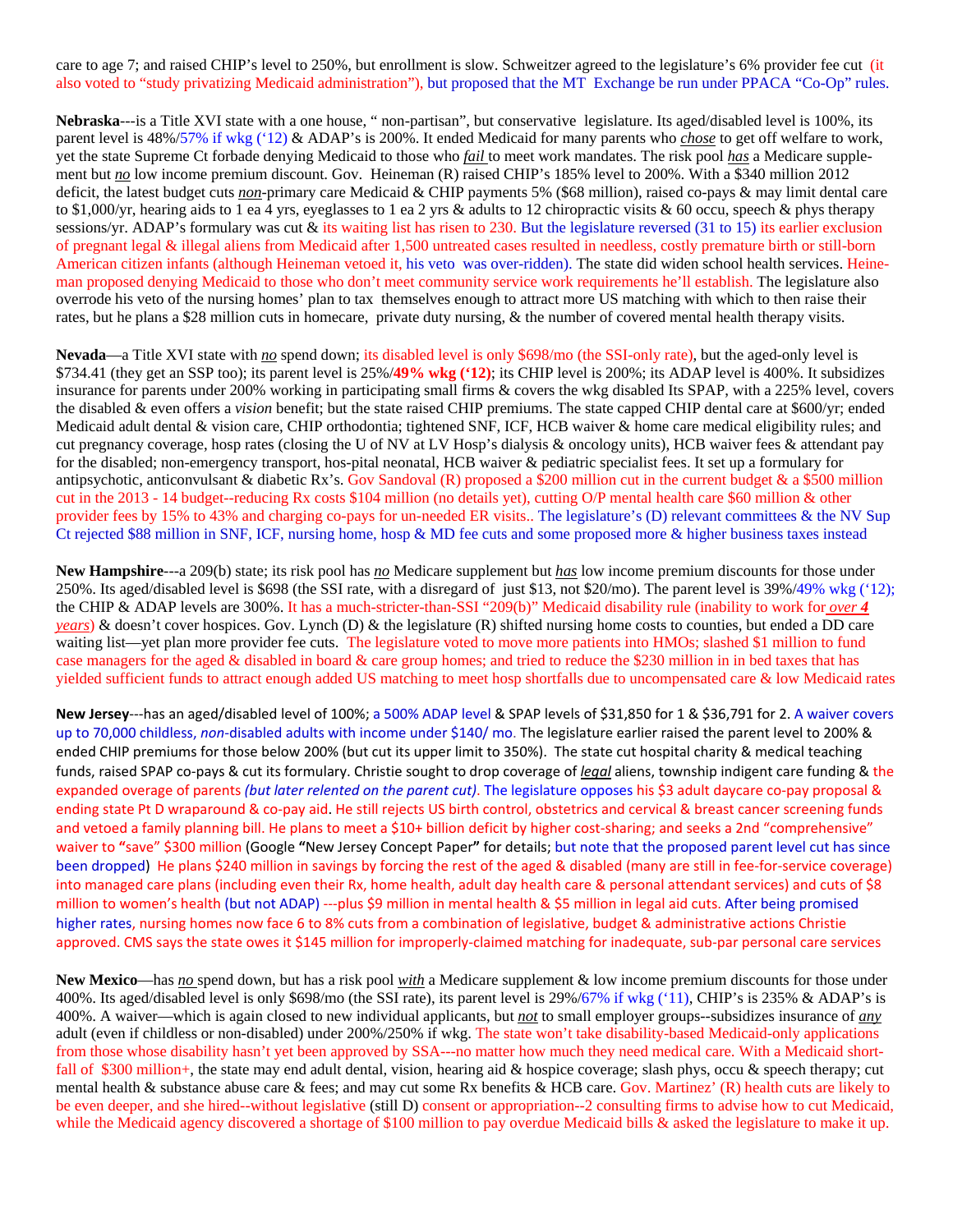**New York**---has a waiver for parents under 150% and childless (even non-disabled) singles & couples under 65 below 100%, but the level is only \$792/mo for childless aged & disabled singles. ADAP's level is 435% & CHIP's is 400%. The state subsidizes insurance for workers under 250%, but it caps plan Rx benefits at \$3,000/yr. The legislature **(**D House; R Sen) *still excludes* the disabled from EPIC (NY's SPAP, which only covers those over 65 with income below 321% & no longer offers wrap-around coverage to those without full LIS Medicare Pt D, except in the donut hole, butt still subsidizes Pt D premiums for those under 211%). It raised Rx & MD co-pays (but caps them at \$200/yr); adopted a less flexible formulary that arthritis, diabetes, AIDS & mental health groups now challenge (yet Gov. Cuomo [D] quickly relented on plans to narrow the women's birth control Rx formulary); and covers assisted living, chore aide & adult day care. Counties pay ½ of state Medicaid costs (but their increases are capped at 3.5%/yr). NY funded HIV day health care; covered colon & prostate cancer patients & the wkg disabled below 250%; required hospital discounts for those under 300% & banned taking debtors' homes; and required mental health parity in private insurance. Ex-Gov. Paterson (D) started a discount Rx plan for the disabled, raised *all* Medicaid asset levels to \$14,250 for 1, \$20,850 for 2, etc., *except for* the aged, blind & disabled, *ended* MSP & SPAP asset tests and extended COBRA to 36 months. But he signed a bill with \$775 million in health cuts, aimed at saving \$300 million more in each future year. Short \$316 million, NYC's public hospitals plan to cut child mental health & Rx benefits and close some clinics. NYC proposed to end a school dental program, cut its HIV services \$17 million & de-funded a health insurance advo-cacy office. Its Mayor wants to cut 182 school nurse jobs. **Cuomo & the legislature passed \$1 to \$2.8 billion in Medicaid & EPIC cuts, is** *forcing* **all Medicaid patients--even nursing home, HCB waiver & home care patients--into HMOs; and apparently are dropping or tightening income levels for the Katie Becket waiver & the FOA eligibility categories for at-home disabled children and even rationing fewer hours for at-home attendants for the seriously disabled & aged.** A summary of the *many complex cuts & changes* is in *"Medicaid & EPIC Cutbacks", with very* detailed charts showing new income & asset levels & disregards for most NY health assistance programs at www.newyorkhealthaccess.org, **as are "Several Important Changes for Health Consumers in the 2012 [NY State] Budget—Medicaid.." & "Legislature Restores Most of EPIC Cuts for 2013"**

**North Carolina**---covers the wkg disabled, but allows only 8 Rx's**/**mo (plus another 3 or more on an exception basis).Its aged/disabled level is 100%; its parent level is 36%/49% if wkg ('12) & its CHIP level is 200% .Its aged-only SPAP was suspended in 2010. The legislature (R) created a 2<sup>nd</sup> SPAP just for ADAP clients on Medicare under 175% but *ineligible* for Pt D *full* Extra Help & passed limited mental health parity. It has a pre-health reform state risk pool that *excludes* Medicare patients, requires pre-authorization & has a \$250 co-pay for "specialty" Rx's & a \$100,000/yr out-of-pocket cap but *has* low income premium discounts. Gov Perdue (D) set up a preferred Rx list, later adding some psychiatric Rx's to it; proposed closing 50 mental hosp beds & cutting MD, hosp, personal aide, maternal care & community mental health funds. She cut audiology & hospice care and limited speech, occu & phys therapy visits to 3/yr. ADAP was cut \$3 million, has a formulary limited to Tier 1 Rx's & an income level cut from 300 to 125% The budget ends Medicaid's HIV case manager program & coverage of community-based rehab care and many child dental X-rays & sealants; limits breast surgery; and requires prior approval of X-rays, MRIs, MRAs, PET scans, ultra-sounds & some EPSDT services. The state later found \$14.1 million more for ADAP, cutting its waiting list to 185 (but may now require pre-authorization for *Medicaid's* HIV Rx's). The hospitals got the legislature to tax them \$200 million**/**yr to attract more US matching to raise their rates (even though they may have earlier over-charged Medicaid \$50 million) & meet other health costs; but, with a large budget cut, the state will limit or end coverage of adult insulin, eyeglasses, dentistry, podiatry & chiropractic care. It seeks a waiver to give personal care services to board & care residents; and state plan amendments to better co-ordinate mental & primary care; pay coordinators extra to cut hospital readmissions & ER visits, and bring community children's, disabled adults', the mentally ill's & HIV patients' care into a fuller coordinated arrangement. CMS said the state's placement of 1,000s of de-institutionalized mentally ill in sub-par board & care homes was improper, making their costs un-matchable; but then CMS gave the state until at least 1**/**1**/**13 to solve the problem). And the \$150 million Medicaid shortfall the state faces may be met by transferring enough funds from other state accounts.. **For a comprehensive study of the state's Medicaid & related programs and their future prospects see www.taepusa.org**

**North Dakota**---this 209(b) state has a risk pool *with* a Medicare supplement but *no* low income premium discount. Its aged/disabled level is \$750, its parent level is 34%/59% if wkg ('12**)** but ADAP's level was cut from 400 to 300%. It cov-ered disabled children under only 200% via the FOA, boosted CHIP's level to 150% & raised the medically needy**/**spend down level to \$750 for 1 person**/**mo. The legislature (R) *again* raised CHIP's level (now to 160%), but cut ADAP's formulary, capped enrollment & yearly costs and limited patient access to Fuzeon. Gov. Dalrymple (R) plans even more cuts

**Ohio--**this 209(b) state has a parent level of 90% wkg or not ('12), a 200% CHIP level, but cut the ADAP level from 500 to 300% —a change that a state court ruled needs more public advance notice & input before full implementation. Ohio cut secondary fees for dual eligibles & medical assistance for those awaiting SSA disability awards; moved most patients into HMOs (some with too few specialists); but imposed private insurance mental health parity. **Its aged & disabled level is only \$589/mo (the US' very lowest)**. The state covered disabled children under 500% via the FOA; cut nursing home fees (which it later partially restored while it boosted home care benefits); cut Rx fees & community mental health funds; and required Rx co-pays & a generics preference rule; but restored adult dental & vision care. It told nursing homes to pay for their own patients' phys therapy, wheelchairs & medical equipment. The state moved 592 from waiting lists into HCB waivers & imposed \$718 million in fees on hospitals to be used to get more federal matching & raise rates; and applied mini-COBRA rights to small firms. Gov. Kasich & the legislature (*both* R) plan a \$1.4 billion 2 yr Medicaid cut**:** moving disabled children, the mentally ill, nursing home & HCB waiver patients, dual eligibles &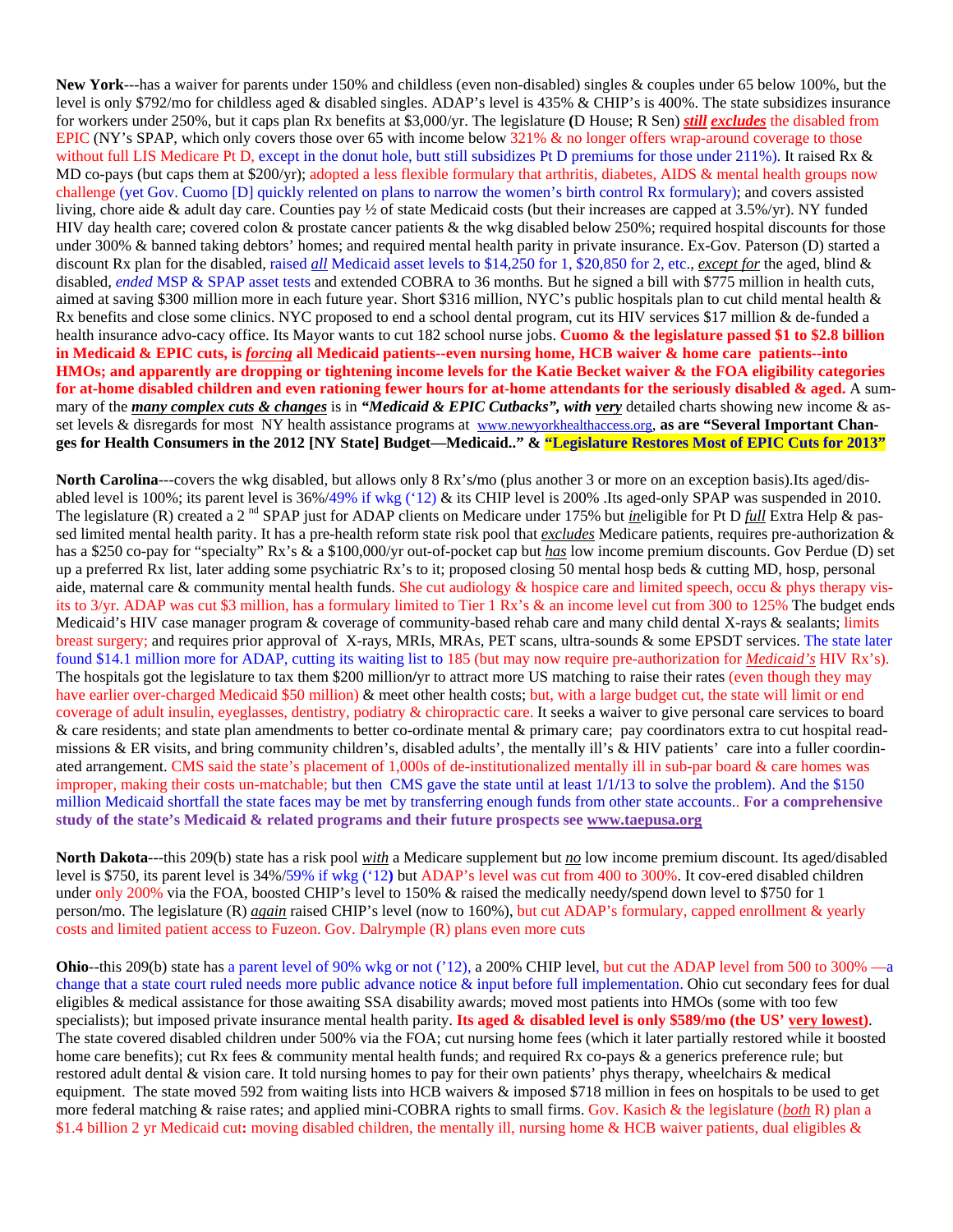finally *all* aged & disabled into managed care; cutting nursing home fees \$360 to \$470 million (*claiming* they'll spend \$55.6 million *more* on HCB care, even as they plan deep cuts in the *total* FY '12 LTC budget); hosp rates \$478 million, managed care \$58 million & psy-chiatric care \$135 million. But Rx rebates yielded \$5 million more for ADAP, ending its waiting list for now; the ADAP program plans to enroll new clients by prioritizing the immediate acuteness of their health status if a waiting list is needed. Cleveland's MetroHealth system, with state support, is seeking CMS approval to offer US-matched Medicaid managed care to those under 133% (or possibly more), including even childless, non-disabled adults. The state is considering ending its 209(b) status (which would raise the aged/disabled level to SSI's \$698/mo level, but that would therefore end the aged/disabled spend down for those living independently in the community (but the 300% of SSI level would continue for Katie Becket waivers, LTC & HCB services).

**Oklahoma---this 209(b)** state's aged/disabled level is \$740 (the SSUSSP rate). The parent level is 37% & 53% wkg ('12) & ADAP's is 200%. It doesn't cover hospices, but did cover the breast & cervical cancer & wkg disabled groups and sub-sidized insurance for students, the unemployed & small firm workers under 200%. The legislature (R) later cut the insur-ance premiums & eased eligibility but also cut its benefits; covers assisted living but kept the CHIP level at 185 %. Gov Fallin (R) may drop pregnant women's dentistry, durable medical equip & nebulizers; cut dialysis, diabetic supply, hos-pital, MD & nursing home fees; raised some co-pays; seeks to limit ER visits to 3/yr; cut mental health care; closed 200 mental hospital beds; *cut covered brand Rx's from 3 to 2/mo* & ended speech, occupational & physical therapy benefits.

.

**Oregon**---this Title XVI state's risk pool has no Medicare supplement but *has* low income premium discounts for those under 185%. Income levels are \$698/mo for aged & disabled (the SSI rate), 31%/46% if wkg for parents ('12), 185% for subsidized insurance for non-Medicare adults (with enrollment closed) & 200% for ADAP. An anti-tax referendum cut eligibility & adult dentistry and ended adult vision care. The OR Health Plan expansion waiver--with limited Medicaid for non-Medicare adults under 201%--again froze enrollment. ADAP has cost-sharing. Ex-Gov Kulongoski & the legislature (both then D) took the FOA option & passed insurer & hospital taxes--later upheld in a referendum that raised taxes on the rich too--to cover 80,000 more children & 35,00 more adults, raise CHIP's level to 300%, & offer more home care--yet he later had to end home care for 100s of cases. Gov Kitzhaber & the Senate (both D) & a now-tied House cut provider fees 16-19%. He signed a bill to use capitated "coordinated care organizations", that he says will save \$200 million in 2012 but some fiscal experts & legislators say it will *still* leave a \$125 million Medicaid shortfall.

**Pennsylvania**---has an aged/disabled level of 100%, a parent level of 26%/46% if wkg ('12**)**, a CHIP level of 200% & an ADAP level of 337%. It covers the wkg disabled, raised the SPAP level to \$23,500 for 1 & \$31,500 for 2; (it excludes the disabled). Gov Corbett & the legislature (both R) limited adult dentistry & Rx's to 6/mo (with an exception process), required co-pays of disabled children over 200%, cut mental & women's health care & *ended the Adult Basic program--***even** *with 40,000 patients on it & 496,000 more on its waiting list.* But case file reviews suggest that nearly **1/2** of those dropped may be eligible for Medicaid, according to Community Legal Services of Phila., where cash-short city clinics now must bill even the poor \$5-\$20 a visit. Ex-Gov Rendell (D) set premiums as low as \$283/mo for those under 200% in PA's US health reform-funded risk pool. Corbett.cut county social services budgets 20%, ended Gen. Assist. welfare (\$205/mo in most counties: it's often relied on by incapacitated indigents awaiting SSA disability rulings); dropped 150,000 more from Medicaid *(including 89,000 children, some disabled)*, but advocates aren't sure how many are proper case closures or how many may result from a conscious, concocted plan to cut the rolls, *whether or not* clients are truly eligible; **yet over 23,000 children have already re-applied and been re-instated.** 

**Rhode Island**---has these income levels: aged/disabled, 100%, parents, 175% (181% wkg in '12), CHIP, 250% & ADAP, 400%. The state covers the wkg disabled & its limited formulary SPAP covers the aged but only those disabled over age 55 (with levels of \$37,167 for 1 & \$42,476 for 2). Ex-Gov Carcieri (R) required free & discount hospital care for those under 200% & 300% and banned taking debtors' homes. Big deficits moved him to get a waiver with extra up-front US funds; in exchange it requires shifting 12% of nursing home cases to cheaper home care & caps future US funds. The legislature (D) raised adult daycare co-pays & ended coverage of *legal* alien children. Gov. Chaffee (I) seems to have a moderate health policy & may try to end the waiver (a 12/6/11 report at www.lewin.com notes its disappointing LTC & other savings while capping the US matching rate).

**South Carolina**---has <u>no</u> spend down. Its aged/disabled level is 100% & its parent level is 50%/91% if wkg ('12). It cut ADAP's level to 300%. Its risk pool *has* a Medicare supplement but *no* low income premium discount. The legislature (R) limited Rx's to 4/mo & raised CHIP's level to 200%. The SPAP level is 200%, but it *excludes* the disabled. The state cut mental health benefits,,home health, hosp & nursing home fees; closed an HIV program to new clients; passed private plan mental health parity; ended SPAP payment for Rx's not covered by Pt D, cut SPAP funds; currently even has no ADAP waiting list; cut home, personal aide & HCB care (the last 3 face lawsuits) & covered Rx's from 8 to 7/mo, required a generics "fail first" rule for mental health, oncology & HIV Rx's before brand Rx's can be covered & de-funded cancer screening. Gov. Haley (R) tried to end hospice coverage (but relented) but cut speech & occu therapy sessions from 225 to 75/yr. With a deficit rising to \$1 billion she'll try to save \$200 million with " public-private care provider partnerships", \$18.5 million by reducing low weight births, favoring HCB care over nursing homes, ending adult vision & dental care, raising co-pays and reducing C-sections & hospital readmissions. She's cutting hosp, MD & DDS fees \$300 million. The legislature found \$1 million in state funds for ADAP, while a state employee illegally downloaded 228,000 patient files. **For a thorough study of the state's Medicaid & related programs and future prospects see www.taepusa.org** 

**South Dakota**---has no spend down. Its aged/disabled level is \$698/mo (the SSI rate), its parent level is 52%, wkg or not ('12**)** & ADAP's is 300%. The legislature (R) refused to raise the pregnant women & the 200% CHIP levels to 250% or boost provider fees, and ended adult dental coverage**.** Gov. Daugaard (R) said he'd make \$30 million in Medicaid cuts (with 10% lower provider fees), but the legislature restored \$12.5 million to soften the fee cuts.

**Tennessee**—The legislature (R) set the aged/disabled level at \$698/mo (the SSI rate), parents' at 69%/126% if wkg ('12) & ADAP's at 300%. Except for the pregnant, children & HIV+ patients, MD visits were cut to 10/yr, hosp days to 20/yr & Rx's to 2 brand drugs + 3 generics/mo, *except for*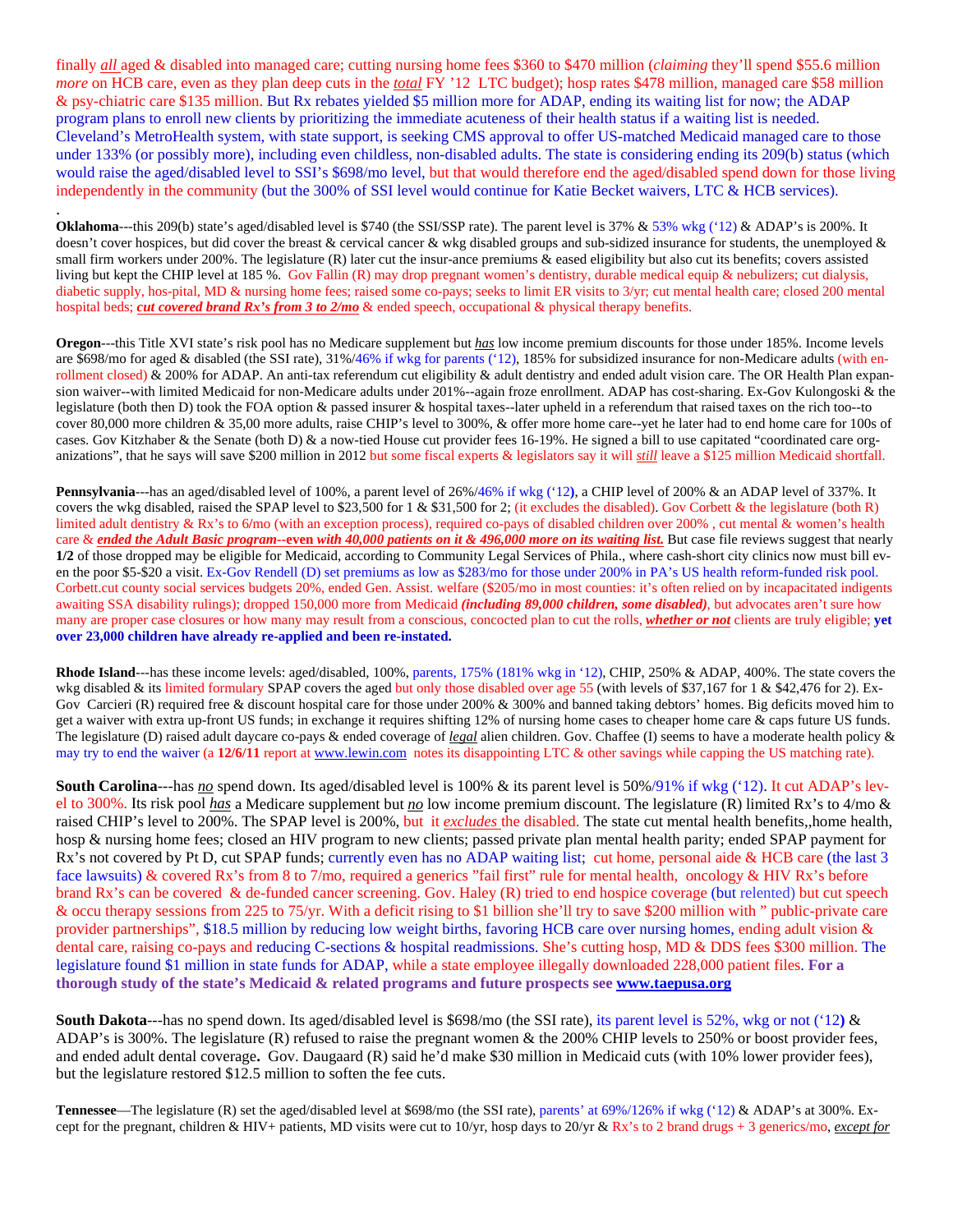some grave conditions. There's a 250% CHIP level, a pre-health reform *state* risk pool (with *no* Medicare supplement but *with* a premium discount for those below 250%), a SPAP (with a waiting list & low benefits cap) for up to 5 generics/mo for non-Medicare clients under 250% & subsidized barebones insurance for non-Medicare adults under \$55,000 (enrollment is closed). CHIP uses Medicaid Rx rules, but also covers diabetic items & more psychiatric Rx's. Home care & medical equipment benefits were cut, with big mental health cuts & a \$500 million hosp rate cut —forcing Nashville Gen Hosp to deny subsidized non-emergency care to poor illegals. The state deferred caps on MD visits, transportation & transplant care, but kept a \$10,000/yearly benefits cap; limited occu, speech & phys therapy; and capped X-ray & lab usage & ADAP costs. A court voided its 1987 order grandfathering-in 150,000 ex-SSI recipients to Medicaid & almost all then lost coverage (see "Daniels Case" at www.tnjustice.org). Gov Haslam (R) favors even more cuts--like ending coverage of C-sections, hemophilia, detox, acne & some sedatives & may start an ADAP waiting list. The state re-opened the spend down to a maximum quota of 7,000 cases (which still hasn't been filled; see www.tnjustice.org for more); extended a 5.2% tax on hosp revenues; and plans to save \$\$6.25 million by diverting those who'd otherwise enter nursing homes into home care programs.

**Texas**—has a risk pool *with* a Medicare supplement & but *no* low income premium discount .The aged/disabled level is \$698/mo (the SSI rate), the parent level is 12%/26% wkg ('12) & the ADAP & CHIP levels are 200%. Gov. Perry & the legislature (both R) dropped CHIP prostheses, phys therapy & private duty nursing; raised CHIP cost-sharing; cut Medicaid home health & ended adult chiropractic & podiatry care; but restored Medicaid vision & hearing aid coverage and CHIP dentistry (Medicaid covers *limited* adult dentistry); and required some mental health parity in private plans. Texas has a SPAP for HIV clients. A court required improved EPSDT & child health with higher MD & DDS fees (yet Perry still plans 10% rate cuts). The 2012 deficit is \$27 billion. The legislature cut the Children with Special Health Needs program & a cystic fibrosis aid program for *all* ages (even with 950 children on a waiting list); wouldn't fund 13,000 needed HCB slots; or \$19 million that ADAP needs (and even authorized cutting its income level from 200 to 125% if necessary). It left \$4.8 billion of the Medicaid budget unfunded after early 2013, when it must either find more money or make *big* Medicaid cuts—and *even* authorized a transfer of \$19 million from Medicaid's skimpy budget to ADAP's even more desperate budget needs. The state got a CMS waiver to move even more patients into managed care; *but will drop* its prior 3 Rx's/mo limit by 3/12 for those enrollees and even fund more child dentistry & uncompensated care. CMS refused to extend Texas' family planning**/** women's health funding because it excluded Planned Parenthood (so Perry said he'll try to fund women's services---except abortions, and without Planned Parenthood as a provider, with 100% state funds but the issue of Planned Parenthood's Medicaid participation is now before the US courts); and the state ceased paying the full Medicare rate for co-pays for dual eligibles—and now pays only the lower Medicaid rate (but it later relented on psychiatrists', psychologists' & oncologists' bills). **For a comprehensive study of Texas' Medicaid & related programs and future prospects see www.taepusa.org** 

**Utah**—is a Title XVI state with a risk pool that has a low income premium discount, but *no* Medicare supplement. Its aged level is 100%, its parent level is 38%/44% wkg ('12**)** & CHIP's is 200%. A waiver (closed to new clients, gives limited O/P—but no I/P--care, with *big* co-pays, to childless, non-Medicare adults under 150%.. The state cut coverage of some wheelchairs, chiropractic, adult eyeglasses &, dentistry; cut hospital & DDS fees 25%; but subsidizes insurance for small firm workers under 150%. Gov. Herbert (R) restored child & pregnant women's dentistry & some phys & occu therapy, but cut its ADAP formulary & income level to 250% (dropping 52 clients) & closed enrollment to new patients (but there's still no ADAP waiting list as yet); cut the disabled level from 100 to 74%, school health funds & the pregnant women's asset level; and ended the spend down. He signed a bill to make waiver clients do community service, and seeks to cut eligibility, run Medicaid with what some say are sub-par ACOs, raise co-pays & charge \$40 mo premiums (CMS rejected the higher cost-sharing proposals; but the legislature passed a bill requiring pre-authorization for one type of mental health drug, and is considering higher cost-sharing for tobacco users). Hackers stole up to 781,000+ Medicaid client files, including as many as 280.000 SSNs, from the state computer system.

**Vermont**—Its levels are: aged/disabled (2 zones)  $101\%$  &  $110\%$ ; parents, 185% wkg or not ('12); childless, non-disabled adults, 150% wkg or not; CHIP, 300%; ADAP, 200% & the SPAP, 175%. There are no MSP asset tests. Others under 300% get state subsidized insurance. Dentures aren't covered & there's a \$495/yr adult dental care cost cap. A waiver, in return for more US funds, moves patients into HMOs and favors home & HCB care over nursing homes--but also caps future US matching funds. Ex-Gov. Douglas (R) signed a bill requiring more private plan autism coverage but raised SPAP co-pays. The state plans authorization "edits" for atypical anti-psychotics, Chantix & nicotine replacement products and plans to require Rx co-pays of \$3 for both Medicaid  $\&$ SPAP drugs. Gov Shumlin and the legislature (both D) passed a law to establish a state universal coverage health insurance plan

**Virginia**---this 209(b) state's parent level is 25/31% wkg ('12), the aged & disabled's is 80%, CHIP's is 200% & ADAP's is 400%. It covers the wkg disabled. Gov McDonnell & the House (both R) ignored gentler Senate (tied) approaches to cut provider fees & mental health, substance abuse & community care funds and lower the \$2,200**/**mo HCB waiver income level to \$1,685, even with a waiting list of 6,000 (but \$30 million more was later found for HCB care). Some mental health, Hep C & a few other Rx's were cut from ADAP's formulary; it closed enrollment (except to pregnant women, children & those being treated for opportunistic infections).; and ADAP"s waiting list is 689. A SPAP covers premiums & cost-sharing for HIV+ Pt D clients under 400%. The legislature over-rode McDonnell's veto to make big firms' health plans cover some autism care, but he & Att. Gen. Cucinnelli interpreted the law so as to neuter it. ADAP is paying premiums, deductibles & co-pays in the US health reform-funded risk pool in 2012 & expects this to cut *per capita* patient costs from \$12,000 to \$8,000/yr, McDonnell plans \$323 million in hospital & nursing home cuts; but signed a bill to give Medicaid to *legal* immigrant pregnant women & children in the US under 5 years, The state & the US settled a suit that'll require the state to open 4,000+ new slots in state-run residential facilities for the intellectually-disabled (even though it says it can't afford to do so), yet some clients' families sued to intervene in the case to block the settlement, even though disability advocacy groups favor it.

**Washington**--its risk pool *has* a supplement open to some, but not all, on Medicare. Its aged/disabled level is \$744 (the SSI**/**SSP rate), its parent level is 36%/73% if wkg ('12) & ADAP's remains 300%. Gov. Gregoire & the legislature (both D) passed mental health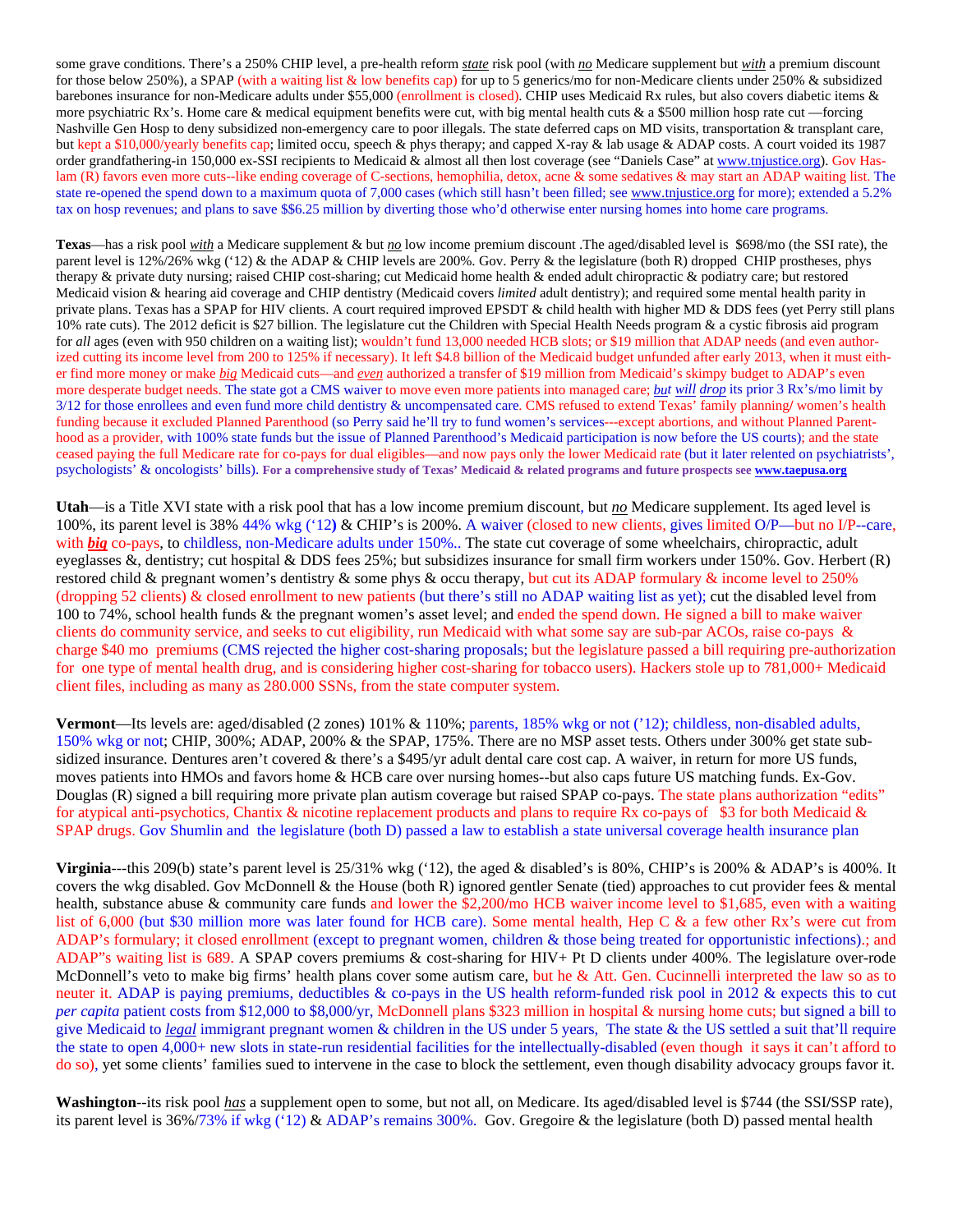parity. Fund shortages forced her to end CHIP (which has a 300% level) for 27,000 illegal alien children. The state raised BasicHealth (subsidized insurance for non-Medicare adults under 200%, **with a waiting list of 150,000)** premiums & co-pays, forcing 60,000 off the rolls; and limited non-emergent ER visits (but then partially relented), Rx, DME, imaging, denture, diabetic items, personal aide, home care, adult daycare, maternity & infant casework & incontinence benefits and cut Rx, pediatric MD, HMO & day health center fees. It dropped adult hearing aids, podiatry, eyeglasses, dentistry, & colorectal cancer screening. 3 non-HIV Rx's were removed from ADAP's formulary & cost-sharing is now required of those PWHIVs over 100% or not on Medicare or Medicaid. CMS now pays matching for BasicHealth & "Disability Life-line" medical assistance, but the state cut 17,000 off BasicHealth for being illegals, over 65, or having income over 133% The legislature cut Medicaid's provider pay budget \$4 billion, over hospital & home care worker opposition. Gregoire signed a nursing home tax to be used to attract more matching to bolster their rates & other costs; and seeks a CMS waiver to use a Medicaid "individual per cap payment"**:** See http://www.wsha.org/files/83/StatesSubmissiontoCMMI.pdf . CMS rejected the state's proposed plan amendment to start and/or raise cost-sharing for Medicaid patients.

**West Virginia**---has an aged/disabled level of \$698/mo (the SSI rate), a parent level of 16%/32% if wkg ('12) & a 325% ADAP level. It covers only 4 brand Rx's/mo (plus 6 generics). Its *state* risk pool has *no* Medicare supplement but low income premium discounts were authorized. It denies all *adult* dental care but extraction & pain emergencies & didn't properly adopt nursing home & HCB medical admission rules (which *still* impede access). The legislature (D) started an Rx aid plan (via low income clinics) for non-Medicare adults under 200%. CMS is trying, over state objections, to halt a waiver that offers clients more mental health care & Rx's--but only if they sign "personal responsibility" pledges. It had planned to put the disabled, parents & children into managed care that some say cuts access to care. Gov Tomblin (D) & the legislature raised CHIP's level to 300% & passed a hospital tax with proceeds to be used to attract more Medicaid matching; but, with a \$187 million Medicaid shortfall, he closed admissions to the HCB-based care program.

**Wisconsin**---has an aged/disabled level of \$781.78/mo (the SSI/SSP rate), a 300% ADAP level & a 240% SPAP level (that *excludes* the disabled)**.** The risk pool *has* a Medicare supplement & premium discounts for those under \$33,000. Ex-Gov Doyle (D) raised the CHIP (to 300%) & parent (to 200%) levels and started a "Basic Care" plan for non-Medicare childless adults under 200%, but its caseload soon outgrew funding. Gov Walker & the new legislature (both R) plan \$3 billion in Medicaid cuts, including dropping—or at least lowering the income level for--the 67,000 already on Basic Care (with thousands more on its waiting list). He also froze enrollment in the "Family Care" nursing home alternative program (but, at CMS' *demand*, he now plans to reverse himself & re-open enrollment; but it still has waiting lists in some counties for some diagnoses & lacks any funding source). He *got CMS approval to cut the 200% parent level to 133%,* charge higher premiums and more & bigger co-pays*,* "adjust" kidney dialysis & Rx fees and drop those under 26, who don't enroll in their parents' or their own job's insurance. Yet even GOP legislators spurned his plan to cut SPAP coverage. CMS hesitates to permit such waivers or SPAs, because most veer close to, or even violate, federal MOE laws.

**Wyoming**--has *no* spend down, an aged/disabled level of \$723 (the SSI/SSP rate), a parent level of 38%/51% wkg ('12) & a 200% CHIP level. Its SPAP covers non-Medicare clients below 100%. The legislature (R) widened CHIP dental, vis- ion & mental health benefits. Ex-Gov Freudenthal (D) *added* a state risk pool low income premium discount for those under 250% (it already had a Medicare supplement). The state planned to cut provider fees \$25 million, the DD & HCB budget \$3.6 million (freezing-in a waiting list) & dialysis aid by \$250,000. ADAP's 332% income level & formulary were cut and its enrollment was capped (but its waiting list is still 0) & client cost-sharing was imposed. Gov Mead (R) plans even more cuts

## **SOURCES AND RESOURCES:**

*Email sherry.barber@ssa.gov for* "State Asst. Progs. For SSI Recips.**, 1/11"** *(the* **latest** *update) on state Medicaid eligibility rules for SSI & SSP clients, their living-independently and board & care home SSP amounts & Section 1616, 1634 & 209(b) arrangements.* 

*For the 48 states & DC, 2012's federal poverty level (FPL) is \$11,170 yearly (\$930.83 monthly) for one plus \$3960 yearly (\$330 monthly) more for each add'l person; see the Asst Sec. for Plan. & Eval. pages at www.dhhs.gov for earlier yrs' FPLs and AK's & HI's separate FPLs. The 2012 SSI rates (not including any state supplements, or SSPs) are \$698/ mo for 1 & \$1,048/mo for 2.* 

*For state parent & childless non-disabled adult income levels see* **"Performing Under Pressure: ..Findings of a 50-State Survey of Eligibility..Policies in Medicaid and CHIP, 2011-12.."** *pub.#8272 ( Tables 1A , 4 & 5) and pub #8048 (1/12/12), [Tables 1 & 6] at www.kff.org and http://www.kff.org/medicaid/upload/8105.pdf for more detailed 2010-11 aged, disabled & MSP eligibility data (especially App. A4a). A later 10/11 version doesn't offer further exact income level changes in states' adult & children's levels.* 

*See* **"State General Assistance Programs. 2011"** *at www.cbpp.org for data on their General Assistance cash welfare income levels ---and, in many states, even the income & other eligibility rules for their general* **(non***-federally-matched)* **medical** *assistance.* 

**"Medicaid Expansion Now..[Can]..Save..States Money"** *shows how states can add to their health budgets by now getting regular Medicaid matching rates for 100% state-funded care of childless, non-disabled adults under 133% &* **"Explaining: Benefits & Cost-Sharing..States Can Set For [New]..[Eligibles].." (8/9/10)** *at* **www.kff.org .** *For CMS rules on covering new clients see* **State Med Dir Ltr #10-005, "New Options.. [In] Med.." (4//10/10) & State Med Dir Ltr #10-013 (7/2/10)** *on required* **"Fam, Plan, Benchmark, [mental health & Rx] Cover."***at* **www.cms.gov**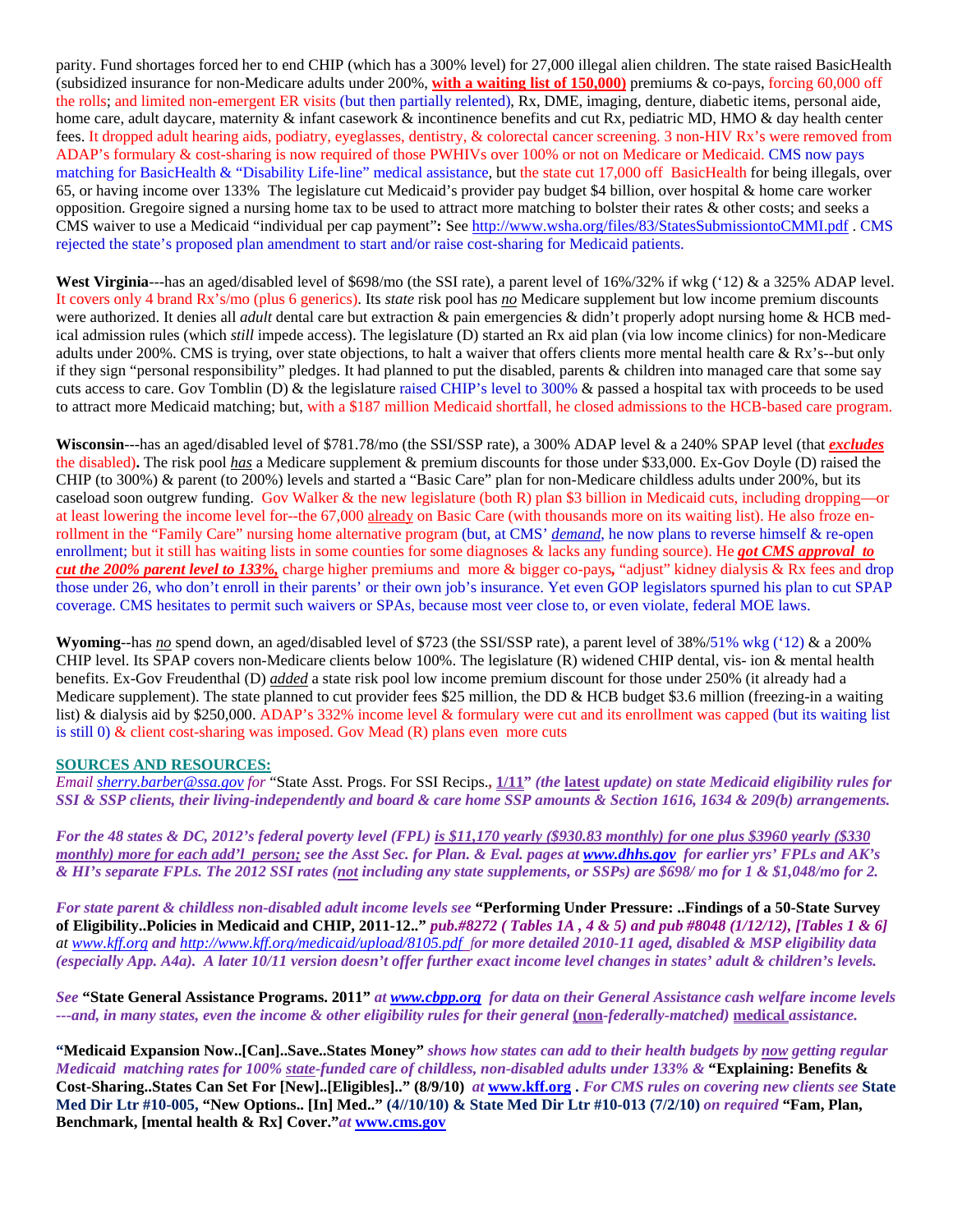*Problems with enrollment & access to providers for applicants & recipients of the QMB program---and how to overcome them-- is discussed in a 12/15/11* **"CMA Alert"** *at* **www.medicareadvocacy.org** *and an 11/11* **/***12* **"Issue Brief"** *at* **www.nsclc.org** 

**"Medicaid Coverage & ..[Costs]..in Health Reform.."** *at www.kff.org projects the numbers of new Medicaid patients & states' tiny share of their costs starting in 2014 (0% to 10%). See under "pubs." at www.ppic.org "***Expanding MediCal;, Profiles of Potential New Users"***(8/11/12) questioning whether previously-uncovered patients added by health reform expansions will really cost any more than non-disabled parents do now; Google* **"Health Service Among the Previously Uninsured",** *in* **Health Economics (8/24/11),** *for roughly similar findings for previously uninsured persons first getting Medicare at age 65. Also see*  **"Health Care Costs Decreased** *[by nearly half* **For Newly Enrolled When Low Income Uninsureds [***with 128,000 study patients under 200% FPL followed ..from 2001 to 2007]* **Are Provided Coverage" at www.today.uci.news (***2/15/12***).** 

**"The Oregon Health Experiment.."***(7/7/11) at www.nber.org finds—***surprise!***—that among those seeking Medicaid, a comparison of those who get it vs. those who don't shows that those who get it enjoy better health & access to care. But the 2/12 issue of the journal* **Cancer** *was to have reported a study finding cancer patients on Medicaid do worse than privately-insured and even uninsured ones; although those* **already** *on Medicaid when diagnosed do better than those who get on it only* **after** *a diagnosis.*

**"Net Effects of the [PPACA] on State Budgets"***at www.firstfocus.net sees state* **savings** *of \$40.6 to \$131.7 billion/yr from health reform in 2014-19*. **The Act provides** *a 90% US match to set up & improve Medicaid & Exchange eligibility/enrollment systems and a* **permanent** *75% US match to run them (the* **old** *Medicaid match for eligibility, personnel, management & claims-payment work was only 50%). Except for TANF's or Food Stamps' extra or unrelated costs, both funding streams are* **also** *available until 12/15 for their administrative & eligibility costs too (see http://www.fns.usda.gov/snap/rules/Memo/2011/081011.pdf).*

**See "PPACA's State Savings [and] Costs.." ,"How Human Services Programs.."," ..Clients Can Benefit From ..Health Reform..", "Using the Basic Health Program to Make Coverage More Affordable.." and "Implementing ..Health Reform: A 5-Part Strategy [To] Reach..the..Uninsured"***(dated 5/11; it offers the states quick & simple ways to enroll them), under "publications" at www.ui.urban.org. The 1st article sees state savings of \$92-\$129 billion in 2014 to 2019 & \$12-\$19 billion annually in later yrs.* **"State Benefit Mandates & Health Care Reform"** *at www.nihcr.org sees only tiny added costs for states.* 

**"ACA's Med. Expansion [of Eligibility to Childless, Non-Disabled Adults Is] Far Smaller Than Under Either Bush"** *in the 4/4/12 issue of the www.Gooznews.com, confirming Justice Breyer's speculation in the April US Sup Ct hearings on the constitutionality of the ACA that the number of new child eligibles & their resulting inflation-adjusted costs from bills signed by both Bushes are far higher than the ACA's Expansion to Cover Childless, Non-Disabled Adults; also see* **"Supreme Court Recap: How the Oral Arguments Got Medicaid Wrong"** *at www.healthlaw.org* 

*See "***Medicaid's Role in..Health..Exchanges.."** *at* **www.manatthealthsolutions.com; "10 Considerations for States in Linking Medicaid & Health Ins.. Exchanges"** *at* **www.chcs.org .** *At* **www.familiesusa.org** *see an issue brief***, "A Closer Look: Simplifying Enrollment & Eligibility with Modified Adjusted Gross Income (MAGI)",** *explaining the benefits of aligning eligibility income-counting rules with MAGI; www.EnrollAmerica.org has a paper on reaching & enrolling those uninsured persons with poor or limited English literacy. Email JLarochelle@familiesusa.org for a 2/20/12 alert with its thorough, well-selected bibliography of papers on how to best implement health reform-related Medicaid, Basic Health & Exchange eligibility and enrollment processes starting in 2013.* 

*The PPACA* **"Maximiz[es]..[Primary MD].. Medicaid Rates to Medicare Levels [to get more of them to take Medicaid].."** *&* **"Leveraging the Medicaid Primary Care Rate Increase" (***both at www.chcs.org) They note that the US will pay 100% of added primary care fee costs in 2013–14. New HHS rules make* **later** *state provider pay cuts harder & more difficult (***Fed. Reg.,** *5/ 5/11); also see* **"NHeLP Breaks Down Crucial Provider Pay Reg."***at www.*healthlaw*.org. Beginning in 2013, the PPACA also offers states a 1% higher match for preventive services & immunizations (at www.USPreventiveSerrvicesTaskForce.org see* **"Affordable Care Act: A & B Recommendations"** *and* **"Immunizations for Adults & Children"** *at the"* **Topic Guide"** *there).* 

http://medicaidbenefits.kff.org/index.jsp *lists the services states cover (e.g., chiropractic, podiatry, eyeglasses, optometry, hearing aids, hospices, psychologists, prosthetics, home health, medical equip, dentistry, Rx's, OTC & first aid items & phys, occu & speech therapy, etc.) and has data on the scope, reimbursement, limitations & prior authorization rules for such services as of 2010.. See* **"Responding to [State] Medicaid Service Cutbacks: An Advocates' Checklist"** *in the Jan./Feb. 2012 issue of* **Clearinghouse Review** *(\$15 fee; email MaeEnglish@povertylaw.org* 

**"A Costly Dental Destination: Hospital Care..[in ERs].." at www.pewtrusts.org** *studies increasing dental visits to hospital ERs (about 850,000/ yr) & costs (\$88 million in FL alone in 2010). Children are eligible for Medicaid dental care in all states, yet less than ½ get it. Most states deny*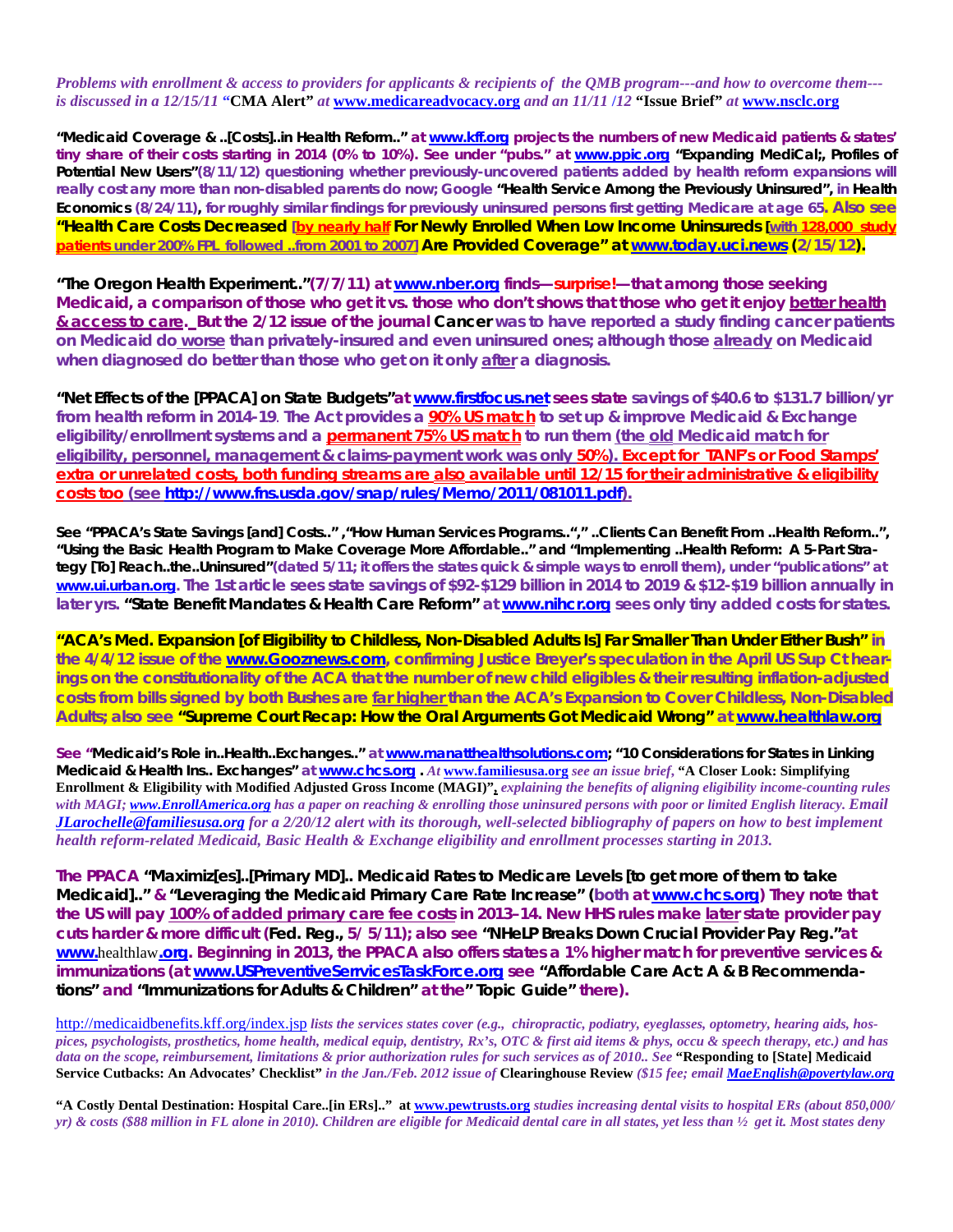*adults* **any** *dentistry (except, in some cases, extractions to stop pain). Also see the* **"Dental Crisis Report"** *at* **www.sanders.senate.gov/** & **"State of Decay"** *at www.oralhealthamerica.org ; it has (possibly outdated) details on adult dental care. Also see* **"Improving Oral Health Care: ACA Initiatives & IOM Recommendations". "Dental Coverage For Low Income Pregnant Women"** *at www.healthlaw.org ,* **"Medicaid's Youngest Face Dental Crisis"** *(4/22/12) at www.abcnews.com &* **"Treating a Nationwide Toothache"***at http://www.standing forhealthcare.org/ (4/16/12).* 

*The* **"201***2* **National ADAP Monitoring Report (Module 1)"** *at www.nastad.org lists state income & asset eligibility levels in Table 25 on page 70 & application procedures in Table 26 on page 71 and much more. The newly-released* **Module 2** *has updated enrollment & utilization data, details on ADAP coordination with Medicare Part D, the federally-funded PPACA (health reform) Pre-existing Condition Insurance Plans (PCIPs) & Section 1115 waivers.* **Module 3** *also highlights any hepatitis treatments and drugs covered by ADAPs.* 

*"***Medicaid & HIV: A National Analysis***" (doc. #8218 at www.kff.org) studies enrollment & spending for HIV patients on Medicaid, including demographics, eligibility, services & geographic distribution; and also compares HIV patients to other non-HIV Medicaid clients, and to the whole US HIV+ populace (on or off Medicaid). While HIV enrollees are* under 1 % of all Medicaid patients, almost 1/2 of HIV patients are on it. Most (74%) became eligible as disabled. Per **capita** *spending for HIV patients is almost 5 times more than for others; this reflects the high cost of their care, especially for Rx's (which alone are* **31%** *of their costs). Other clients' Rx costs are only* **7%** *of* **their** *medical costs.* 

See **"Pharm. Benefits [in] State [Medicaid Programs]"** *at www.npcnow.org on formularies, fees, prior auth, prescribing/dispensing limits & co-pays. JCoburn@hdadvocates.org has a chart on how Rx maker PAPs mesh with Part D. States can cover Part D-excluded* Rx's with their own funds: see which do so at **www.medicareadvocacy.org** (12/1/05 report at "News" icon). **"Implementation of Medicare Part D & Non-Rx Medicare Spending.."** *in* **jama.ama-assn.org** *(7/27/11) finds that access to, and use of, Part D drugs cuts patients' other health costs by \$1,200 yearly.* 

*A 2012 Medicaid & CHIP Payment & Access Comm (MACPAC) report ,* **http://www.modernhealthcare.com/Assets/pdf/CH78650315.PDF** *focuses on disabled Medicaid patients and reports on a survey of quality measures (and more of them than do HHS' core standards) that managed plans use, including some HIV measures (on page 7) and lists Medicaid optional benefits (like HIV tests & targeted case management).* **"Medicaid Managed Care Trends" ('09)** *on Medicaid's research & demonstration pages at* **www.cms.gov reports that** *over* **70%** *of Medicaid patients are* **already** *enrolled—often mandatorily--in private managed care plans (so far mostly nondisabled parents & children); but most states now plan to enroll (again, often mandatorily) the previously mostly-exempt aged & disabled too ). See* **"CA's Shift to Managed Care Doesn't Save [Costs] or Improve.. Outcomes .." (10/05),** *finding it* **raises** *costs 17 % over fee-for-service at www.rwjf.org under "pubs. & research"; a summary of cost studies in* **"Managed Care Explained"**  *(5/31/11) at www.stateline.org,* **"Assessing.. Financial Health of Med. Managed Care & [Its]..Quality"** *at* www.cmwf.org; **"The Evolution of Managed Care in Med."** *(6/11) at* www.macpac.gov; **"A Profile of Med. Managed Care..in 2010:..A 50 State Survey"** at www.kff.org (doc. # 8220); and **"Has.. Shift to Managed Care [Cut].. [Expenses]..?"** at **www.nber.org** (s*aying savings depend on states' baseline fees)***. The National Committee for Quality Assurance's** *latest rankings & performance measures for 99 Medicaid HMOs in 30 states & DC are at* www.consumerreports.org/cro/promos/health/medicaid.htm ( *it will soon publish state Medicaid ACO evaluations too). Also see* **"People with Disabilities & Med. Managed Care.."** *at* **www.kff.org (doc.# 8278; 2/12) and** *alert # 352 (2/21/12) on* **"..Managed Care, [Disabled] People & 1115 Waivers"** *from* **stevegoldada@stategoldada.com, "Ct Revisits Old School Med. Financing"** *(about its dropping managed care contracts) at* **www.stateline.org** *(4/9/12), the* **"NHeLP Guide For Evaluating State Duals** *[patients on both Medicare & Medicaid]* **Integration Demonstration Proposals", ,***NHeLP fact sheets on aspects of Med. managed care at www.healtlaw.org and "Managed Care Push Not Explained by Med. Cost Growth Alone"* **(***email* **cflavelle@bloomberg.net;** *possible sub. fee***).** 

**See "Indiv..Models of LTC' at www.statehealthfacts.org &** http://www.kff.org/medicaid/upload/7720-05.pdf*. on HCB waivers, home health &, personal aides. Email lsmetanka@nccnhr.org for the latest state Personal Needs Allowances (PNAs) for those in SNF, ICFs & licensed, SSP-funded board & care homes. See a* **"Medicaid HCB..Data Update: 2011"** *& a* **"Money Follows the Person…2010"** *at www.kff.org. See AARP's report, www.longtermscorecard.org for an overview of state long term care programs & http://www.cdc.gov/nchs/data/databriefs/db78.htm for a survey on residential care facilities (i.e., "board & care homes" & "assisted living facilities") that provide sub-medical group home care, often funded by special, extra-high SSPs or even Medicaid waivers. An AARP, NASUAD & HMA report offers findings from a survey of state aging & Medicaid agencies* at http://www.aarp.org/health/health-care-reform/info-02-2012/On-the-Verge-The-Transformation-of-Long-Term-Services-and-Supports-AARP-ppi-ltc.html *& related papers. They show which states are pursuing Medicaid Managed LTSS, which are pursuing HCBS options in the ACA (Community First Choice Option, Balancing Incentives Program, Health Homes, etc.), and much more* 

*The PPACA's* **"Community First Choice"** *state plan option can give states a 6% higher match for personal attendant costs & the*  **"Balance Incentives Payment Program"** *can give them \$3 billion more (to raise their match 2% to 5%) to plan such services; see*  http://www.ncoacrossroads.org/library.htm?mode=view&did=60715&lid=45723&wf=45724 *& email cuelo@healthlaw.org for details. But see State Med. Dir. Ltr. # 11-009 of 8/15/11 at www.cms.gov , saying states can change HCBS waivers--or even drop expiring waivers—***only if** *their* **eligibility** *changes don't violate MOE rules. More incentives to expand HCBS under the ACA are at* http://www.kff.org/medicaid/upload/8241.pdf.